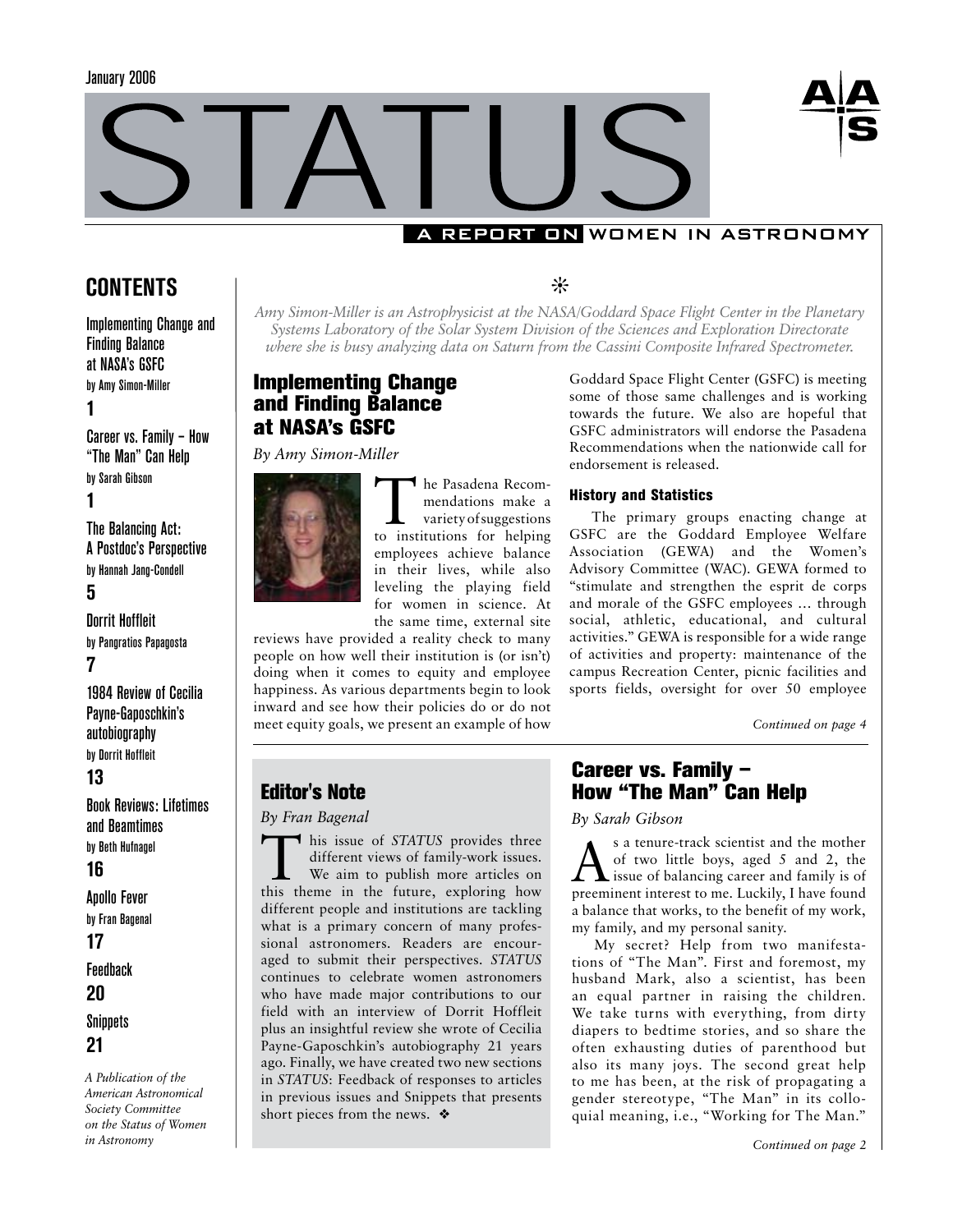#### *Career vs. Family continued from page 1*

This is the primary subject of this article,  $\begin{array}{c} \hline \text{S} \text{TA} \text{T} \text{U} \text{S} \end{array}$ which will demonstrate how a company or university can work with the women (and men!) they employ to create a flexible enough environment to allow both career and family to flourish.

I am a staff scientist at the National Center for Atmospheric Research (NCAR), which is governed under the auspices of the University Corporation for Atmospheric Research (UCAR). Just as in a university tenure track, staff scientists progress through an "up or out" process of reviews until moving from term appointments to an indefinite appointment. Just as in the university, the pressure is on to prove oneself with groundbreaking research and multiple publications. As a mother of two small children, however, spending twelve hours a day (or more) in the office to reach this goal is a price too high to pay for tenure. On the other hand, I am lucky to truly love my job, and completely giving it up for months or years while the children are young would be, quite frankly, a depressing option for me. What I want to do, and what working for UCAR has enabled me to do, is to design a slower, more flexible work plan than the traditional tenure-track treadmill.

UCAR has made an effort to cultivate a family-friendly atmosphere over the years, leading to employment policies that are widely recognized for their excellence. In particular, Colorado Parent magazine announced in August that it had ranked the organization as the top nonprofit employer in the state for working families. A panel of judges, composed of community leaders, used such criteria as flexible work arrangements, child care assistance and support, adoption benefits, extended leave for new parents, subsidized health and wellness benefits, and community involvement. The magazine's October issue profiled the winners.

"We are very honored to be recognized as one of the best employers in the state," says UCAR president Rick Anthes. "UCAR has long prided itself on providing top-tier benefits to its employees, enabling them to balance their lives between work and personal pursuits."

Rick can speak from experience. While his kids were in school, he worked a flexible schedule, arriving at the office before dawn and leaving in the mid-afternoon so he would be home for them.

Katy Schmoll, UCAR vice president for finance and administration, says the orga -

Edited by Fran Bagenal (University of Colorado) **bagenal@colorado.edu**

Associate Editors Joannah Hinz (University of Arizona) **jhinz@as.arizona.edu** Patricia Knezek (WIYN Observatory) **knezek@noao.edu**

> Contributing Editor Meg Urry (Yale University) **meg.urry@yale.edu**

Design by Stephanie Smith (STScI) **sbrown@stsci.edu**

Published by the American Astronomical Society 2000 Florida Avenue, NW, Suite 400 Washington, DC 20009 © 2006 AAS All rights reserved.

STATUS is produced at the Space Telescope Science Institute 3700 San Martin Drive Baltimore, MD 21218

Copyrights for contributed or reproduced material may rest with the author. These articles reflect the opinions of the authors, which are not necessarily the opinions of the editors, STScI or the AAS. STATUS is published for the personal use of AAS members.

Unless stated otherwise, all photos/graphics are credit of the author.

The STATUS newsletter is distributed to AAS members at the January and June meetings and sent to home institutions of subscribers during the week of the meeting. Contributed articles are encouraged. Deadlines for submission are October 1 and March 1, respectively.

For more information on subscribing to STATUS, submitting articles or obtaining back issues, please visit the STATUS website: **http://www.aas.org/~cswa/status**

AAS members may receive hard copy by sending their postal address to Dennis Renner, **drenner@aas.org**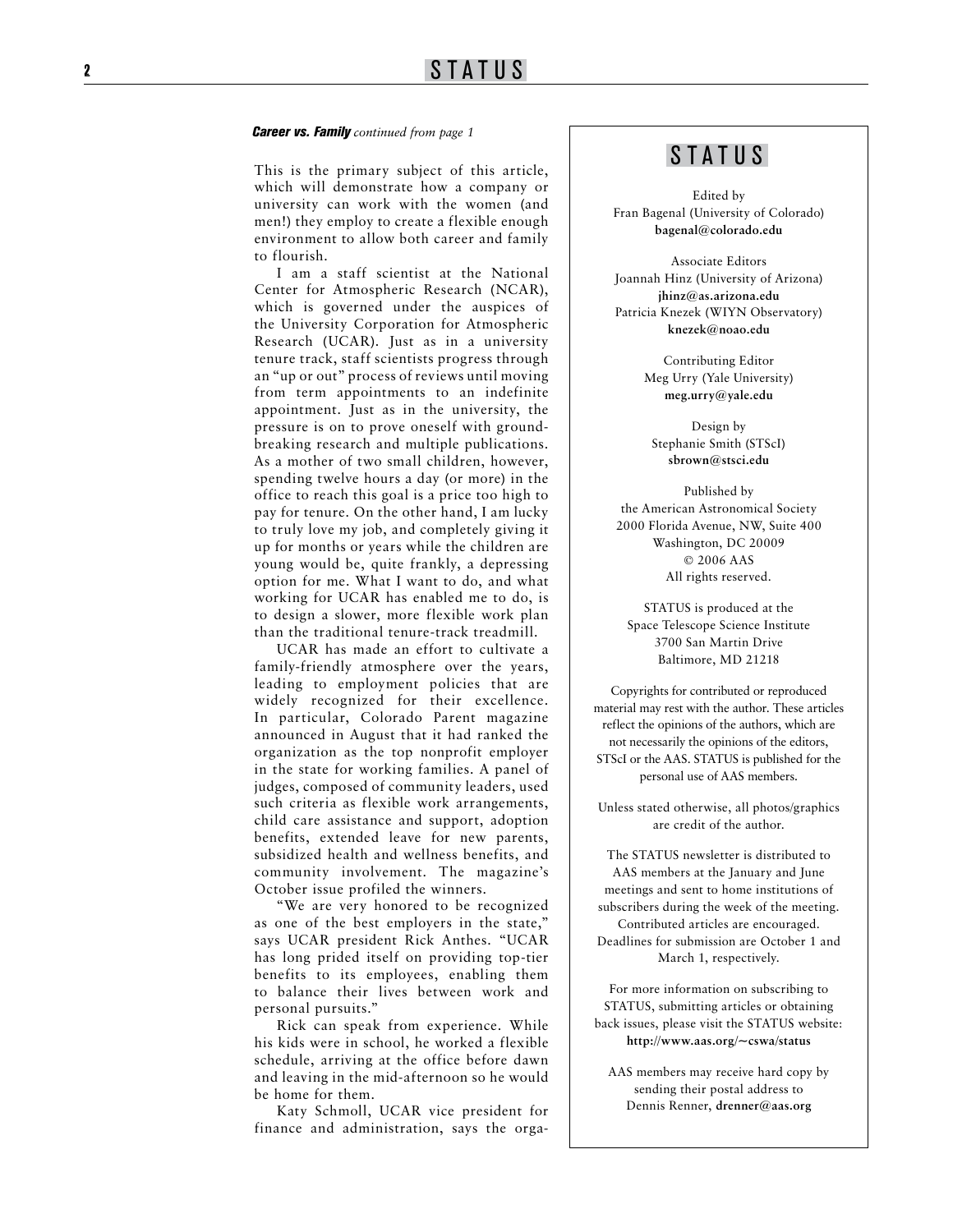nization's rationale for the excellent benefits goes beyond supporting healthy lifestyles. "We're really selfish," she says. "We like to attract good people and we like to keep them. In my mind these programs are essential to accomplish that in today's workplace."

I can testify personally to the benefits of these programs to the working parent, as my husband and I have taken advantage of just about every family-friendly policy UCAR provides. These include:

- ◆ The UCAR child care center. Established last year just a few blocks from the Center Green and Foothills campuses, the center offers exceptionally low teacher-child ratios as well as discounts for UCAR employees. Our two-year-old son, Jeremy, attends the center, and our five-year-old, Nicholas, who is in kindergarten, is able to use it on a drop-in basis when the local schools are closed.
- Flexible work arrangements that allow many staffers to telecommute or to adjust their schedules according to family needs, as long as they can get their jobs done. Mark and I have taken turns working part-time, and also often work evenings or weekends as needed. ◆
- NCAR's Salary Continuation Plan enables new mothers to take fully paid leave after the birth of their child as recommended by their doctor (usually between six and eight weeks) without having to use more than two weeks sick leave. At the time Jeremy was born I had not been employed long enough to accrue six weeks sick leave, so this recently enhanced program was directly beneficial to me. ◆
- ◆ A family sick leave policy that allows staffers to take time off when children or other family members are ill. This annual ten-days benefit can also be used as paternity leave. In addition to this benefit, if a staffer cannot easily take the time off from work, UCAR helps defray the cost of hiring a designated child care professional to watch a sick child at home.
- A "stop the clock/slow the clock" policy that allows early-career scientists to take time off without being penalized for failing to adhere to a fixed schedule when moving up the scientific ranks. Because I worked part-time after Jeremy's birth, I will have the option of extending my current term appointment and being evaluated on a pro-rated basis. ◆

Leave donation, which allows staffers who have accrued more PTO (paid time off) than they will use to donate to a pool for staffers who need to take time off for themselves or their families. We have not needed to use this recent addition to UCAR's benefits, but it is reassuring to know it is available. ◆

Many of these benefits have been developed or enhanced over the past few years, in part in response to a UCAR site visit

in 1999 by the Committee on the Status of Women in Physics of the American Physical Society (APS). This group interviewed employees and presented findings on how to improve the atmosphere for women at UCAR. A day care center and improvements to maternity leave were specifically recommended. The quick action taken by UCAR in response to these findings demonstrates first of all the value of such site visits, and second that it is possible for a company or university to make significant improvements in a short time.

In conclusion, I think it is important to emphasize to young women starting out in Astronomy and Physics that no, you cannot have it all — or at least not everything all of the time. My work has definitely been slowed down by having children. However, by making good choices, I can try to make this result in a diminishment of quantity of work, not quality. In fact, at a time in my career when I am overwhelmed with offers to collaborate or be on committees, and it is all too tempting to do everything, perhaps being forced to slow down and make careful choices is a good thing. A pell-mell rush to success is all very well, but sometimes it is a good idea to stop and smell the diapers. ❖

# ❊

*Sarah Gibson is a solar physicist at the National Center for Atmospheric Research (NCAR). For this article, she worked with David Hosansky, an editor and writer for the University Corporation for Atmospheric Research (UCAR) who wrote about the organization's family-friendly benefits in NCAR/UCAR's Staff Notes.*



*Sarah Gibson and Mark Miesch with their sons Jeremy (left) and Nicholas (right). © University Corporation for Atmospheric Research*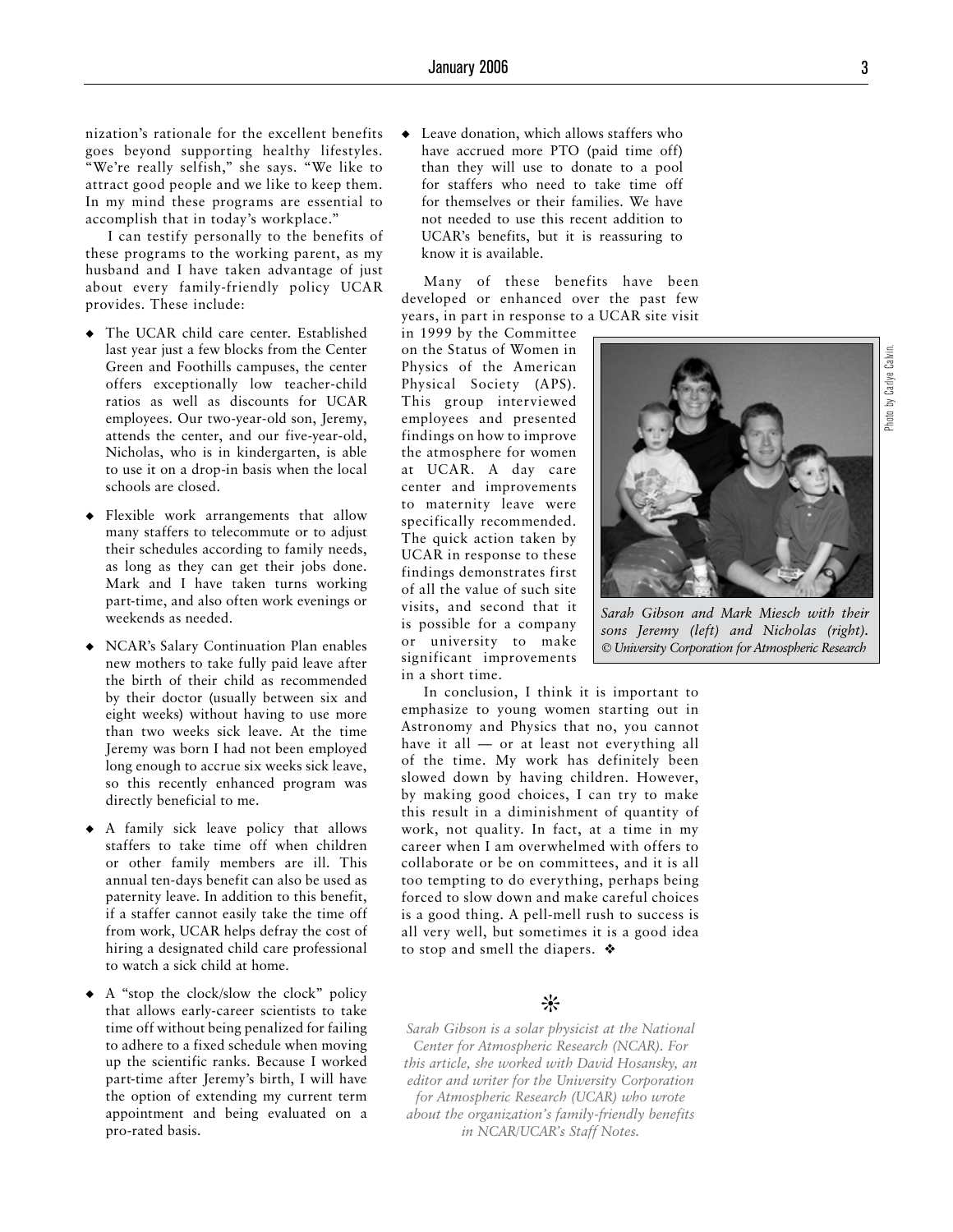#### *Implementing Change continued from page 1*

clubs and sports (from aerobics to Zymurnauts, and everything in between), and management of the employee exchange store, Visitor Center gift shop, cafeterias and vending machines. Thus, they are directly responsible for many aspects of employee well-being and offer a range of opportunities for activities outside of work; employees are encouraged to join these groups and to participate in their many center-wide events.

The mission of the WAC, which formed in 1995 under the Federal Women's Program, is to "promote a creative, flexible environment where the continuing contributions of women in the workforce are endorsed, enhanced and valued." The WAC members have been the facilitators for many in-reach efforts and community-building activities, and have tracked the hiring, retention, development and promotions of women at GSFC. They have been a major force in implementing new facilities at GSFC and pushing for workplace change. As part of a recent expansion of activities designed to reach individual women, the WAC has sponsored a number of work-life surveys, networking events and opportunities for women scientists and engineers to meet and share their experiences. The WAC was recently recognized by GSFC with the 2005 Annual Center Director's Award for their hard work and center-wide impact.





Goddard Space Flight Center employment statistics.

To understand the demographics of GSFC, the civil service workforce break-down over the past five years can be seen in Figure 1, noting that only about one third of GSFC employees are civil servants. From 2001-2005, the composition of the science, technical and engineering staff held steady at roughly 18-19% women. The overall staff was constant at about 36% female, dominated by those in the clerical and

professional administration staff pool, which is nearly level at 70%-75% women. Slight improvement was seen in the overall number of women in supervisory positions, increasing from 24% to 29% (in science and engineering, about 19% of the supervisors are women). To put these numbers in perspective, in 1995 women comprised approximately 19% of the science and engineering positions, and 32% of the overall GSFC workforce, similar to what is seen today. By contrast, however, in 1995 women held only 17% of overall supervisory positions and  $\sim$ 11% of the science and engineering supervisory positions, showing improvement in the numbers of women trained and promoted over the past decade. Of course, one must be cautious of over-interpreting these numbers, due to the small number statistics involved.

#### Facilities, Programs and Activities

GSFC has many facilities designed to make balancing work and life easier, and most are open to all employees. For family balance, examples include the Child Development Center (GCDC) and specialized Lactation Facilities in ten buildings. For those with small children, the GCDC serves as a daycare and education center for children ages 2 through kindergarten and has been in operation since the 1970s. Studies are currently underway to determine the feasibility of expanding to include infant and sick-child care. The GCDC is run as a "club" by GEWA with employee memberships to help finance the center and to provide volunteer hours for clean-up, etc., but it also employs a professional full-time staff dedicated to the education and development of the children. For nursing mothers there are Lactation Facilities, set up largely through the efforts of the WAC, and designed as a private place for pumping that offers refrigerators and hospital-grade pumps. As demand increases, more rooms are added in buildings around the center.

For overall needs, GSFC has signed up with WorkLife4You, a web resource that can help answer employees' questions on child care, health issues, retirement and investments, legal matters and more. There is also an Employee Assistance Program designed to assist with personal issues. For health-related issues, there is a medical Health Unit for medical emergencies, allergy and flu shots and physicals, and an on-site fitness facility, though some of these services are limited to civil servant employees only.

Many more important programs are still in progress. A number of dialogs on diversity, work culture and other topics have been underway for quite some time. These seek to understand the culture at GSFC and to implement changes to make a better working environment for everyone. As a result, new programs include a New Employee Welcoming Board, which offers seminars and quarterly fairs for all interested employees to learn about facilities and procedures at GSFC, and a formal mentoring program.

In addition, the Sciences and Exploration Directorate (formerly the Space Sciences and Earth Sciences directorates) has been engaged in a number of activities focused on the women scientists and engineers at GSFC. In 2002,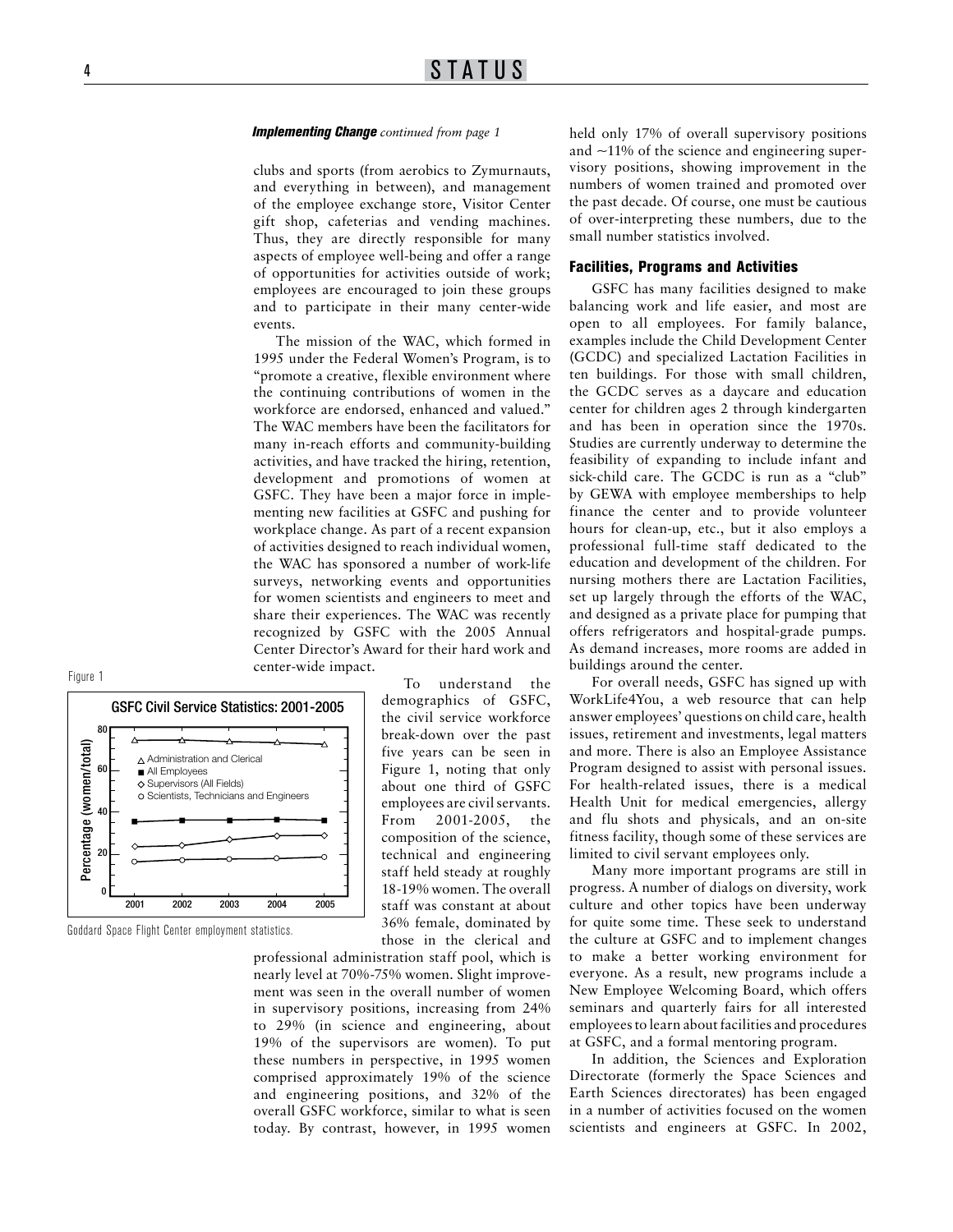Director Dr. Jonathan Ormes began a series of meetings with women scientists in the directorate to discuss their concerns and issues. This included calling for an American Physical Society review of the climate for women and minorities at GSFC, in addition to the normal visiting committee reviews. Those reviews and meetings culminated in a WAC-sponsored facilitated dialogue in 2004, run by an external group that specializes in such meetings. This highly structured meeting of women scientists and their supervisors made many people aware of the wide range of working conditions around the center and highlighted some specific areas where improvements could be made. Continued dialogues and actions are being discussed by many groups, including the WAC. As part of this effort, the WAC is getting more women involved by sponsoring Women's Equality Day events, Knowledge Sharing Workshops and bimonthly networking lunches. They also publish a monthly newsletter, and are compiling a book of short biographies as part of a push towards creating an informal women's networking and mentoring program.

In summary, change takes time and effort, but is worthwhile for all employees. Obviously, the WAC has been a driving force for improving GSFC over the past decade. However, the increased participation by women across the center is of equal importance, because without their input, problems are not as easily identified or addressed. Finally, we are pleased to announce that the newly appointed Director of the Sciences and Exploration Directorate is Dr. Laurie Leshin, replacing Dr. Jonathan Ormes, whose efforts were greatly appreciated by the women scientists at GSFC. We look forward to watching GSFC as it continues to evolve into a wonderful work place for all employees. ❖

❊

*Dr. Jang-Condell is a Carnegie Fellow at the Carnegie Institution of Washington, which does provide health care and maternity leave to postdocs, and the proud mother of two incredibly sweet boys, ages 1 and 4.*

# The Balancing Act: A Postdoc's Perspective

*by Hannah Jang-Condell*



 $\sum_{\substack{\text{family is a tough act}}}\n \sum_{\substack{\text{for anyone, but it's} \text{first}}}$ family is a tough act particularly difficult for women in science. The pressure to publish or perish is so great that taking time off for maternity leave can jeopardize your entire

career. The advice I got from many people was either to hold off on having children until you get tenure, or to have them while you're a grad student, since taking an extra year or two to finish your thesis isn't a big deal. So my husband and I made a conscious decision to do the latter, since who knew when I might land a permanent position? Perhaps I'd be in my forties, older, slower, and more affected by sleep deprivation, not to mention facing increased health risks for myself and my baby. And what if we encountered fertility problems? Tick, tick, says the clock….

I was lucky. Most graduate students aren't in a position either financially or socially to even think about having children. Fortunately, we had a few things going for us. We married during my first year in grad school, so we had an established, stable relationship. I went into theory rather than observational astronomy so I wasn't constantly traveling to telescopes. My husband earned enough at his job to afford having children. His company allowed him to telecommute and work on flex time, so he could rearrange his schedule to take care of our babies. And, perhaps most importantly of all, my husband does more than just help out — he's a full partner in taking care of household chores and childcare.

Not to say that it's been easy. Having children is never convenient, though you can try to time things so that it's easier to rearrange your life. While it's good to be past those difficult early days (and nights) of infancy, it's merely a different set of challenges now that I'm a postdoc. When I go job hunting, I not only have to worry about my own career aspirations, but I also have to consider job prospects for my husband, relocating our family, and finding schools and daycare for my kids. My two-body problem is now an N-body problem, which is well-known to result in chaos.

Given my perspective on the matter, I'm happy that high-level people, such as certain university presidents, are trying to increase the representation of women on their science faculties by instituting family-friendly policies. Tenure clock extensions for parental leave,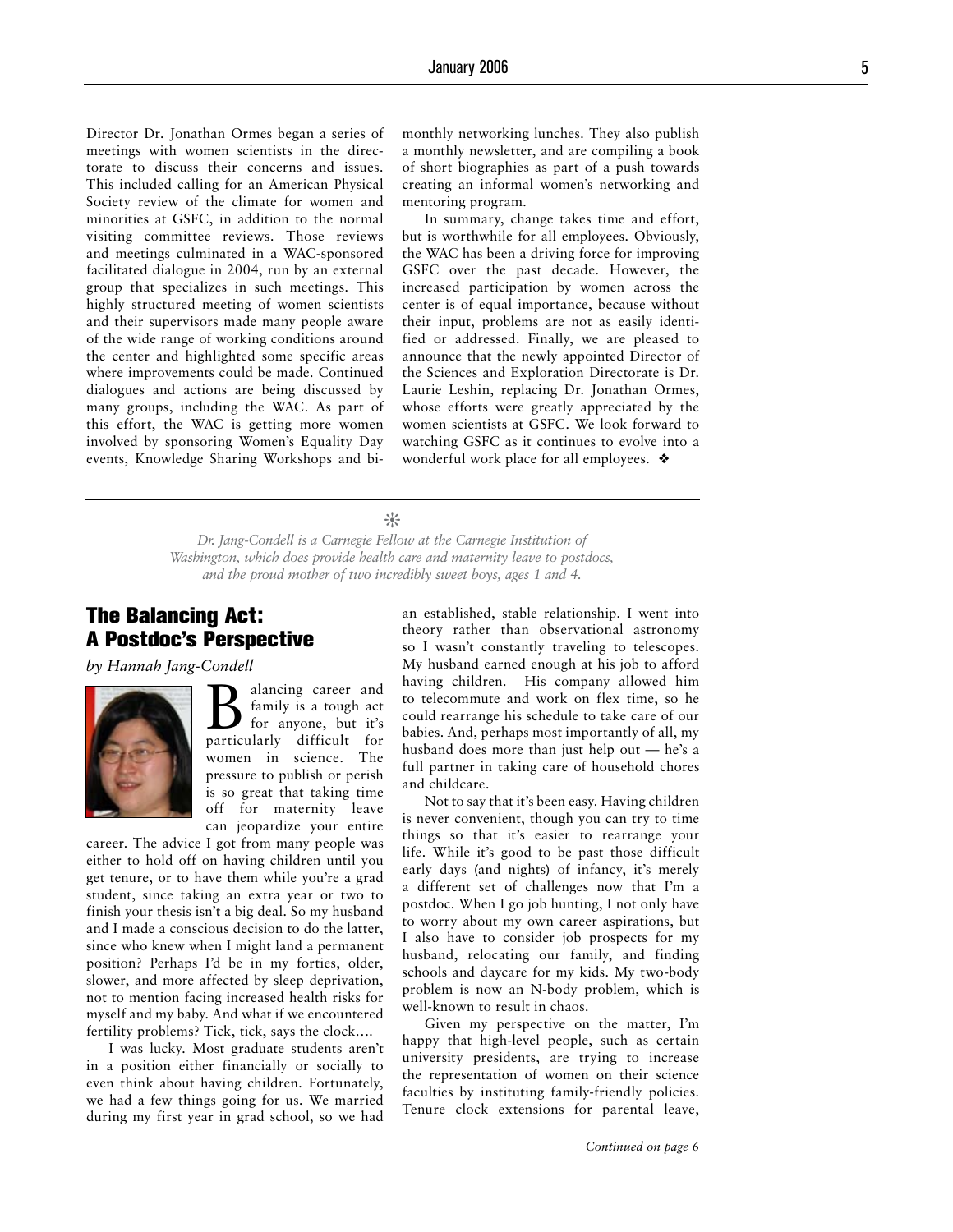#### *The Balancing Act continued from page 5*

child care assistance, flexibility in teaching load — these are all great ideas. But with all the focus on helping junior faculty, postdocs are getting left out of the picture. Unless institutions apply those family-friendly policies to postdocs too, you risk losing some of your most promising women faculty candidates.

#### For further reading:

*Enhancing the Postdoctoral Experience for Scientists and Engineers: A Guide for Postdoctoral Scholars, Advisers, Institutions, Funding Organizations, and Disciplinary Societies.*  National Academy Press, Washington, DC, 2000. **http://www.nap.edu/catalog/9831.html** 

The truth is, postdocs get short shrift, men and women alike. Typical postdocs are two- or three-year positions, and you're expected to move on after that, either to yet another postdoc or, if things go well, an assistant professorship or some other type of permanent position. For example, the Hubble Fellowship, one of

the most prestigious independent fellowships in astronomy, states clearly that awardees should not continue at their current institutions. While it is possible to get around this requirement, this is the exception rather than the rule, and the applicant has to make a very strong case. In order to get more bang for their buck, many institutions hire postdocs as contractors so that they don't have to offer benefits to such as health care or extensions for maternity/paternity leave. Since postdocs are are only temporary workers, employers have little motivation to make concessions for them, so postdocs end up with very little negotiating power.

It's a hard enough life for a single person without any dependents, but there are things institutions can do to make it easier for those of us with families. Here are just a few:

#### Health Care Benefits

In a survey published in 2000 of academic and non-academic institutions which hire science postdocs (see below), only 25 out of 40 institutions reported that they provided health benefits for all their postdocs. Several reported that coverage depended on the postdoc's funding source, and two universities stated that they did not provide any benefits at all. Ideally, institutions should provide health benefits for all postdocs and their dependents, but at the very least should make group rates available.

#### Parental Leave

Postdocs should get maternity and paternity leave equivalent to the policies in place for faculty or otherwise permanent staff. In

addition, if a postdoc opts to take unpaid leave, his or her appointment should be extended for an equal amount of time. For some postdocs, it's not necessarily the cut in salary that hurts, it's the time away from doing research and writing papers and proposals. Allowing such an extension comes at no additional cost to the institution and enables postdocs to re-establish their research after taking parental leave.

#### Longer Postdoc Appointments

Having to move every two or three years and start up again at a new place is very disruptive, to both career and family. It takes time to find a job, pack up, move, unpack, and repeat, all of which is time away from research. It also causes stress to family members who have to find new jobs or settle into new schools. Five-year positions would also allow postdocs to further develop their research interests and enable them to work on projects that they otherwise would not have time to do.

Some institutions do offer longer-term fellowships, but they tend to be reserved for those who already have postdoctoral experience. These institutions include NOAO (Leo Goldberg Fellowship), the Harvard-Smithsonian Center for Astrophysics (Clay Fellowship), the Canadian Institute for Theoretical Astrophysics (Senior Research Associates), and the Institute for Advanced Studies.

#### Remove the Stigma of Staying in One Place

Professional astronomy, especially among academics, seems biased against people who stay at the same institution for too long. For example, some of the most prestigious postdoctoral fellowships, including Hubble, Spitzer, and Chandra, specifically state in their application guidelines that they look askance at applicants who wish to stay at their current institutions. It is possible to get around this requirement, but since these fellowships set the standard for the profession, this attitude is widespread. Even if you manage to secure a position that allows you to remain at the same place, potential future employers may still bring into question why you didn't move. Certainly there are benefits to moving, like forming new collaborations and getting some independence from one's thesis advisor. But there are also benefits to staying, like pursuing an existing project in greater depth and being able to work on long-term projects, in addition to creating stability for young families.

Helping women at the top levels is a good starting point, since they can serve as role models and advocates for their younger colleagues. Still, institutions serious about helping women break the glass ceiling need to help them reach that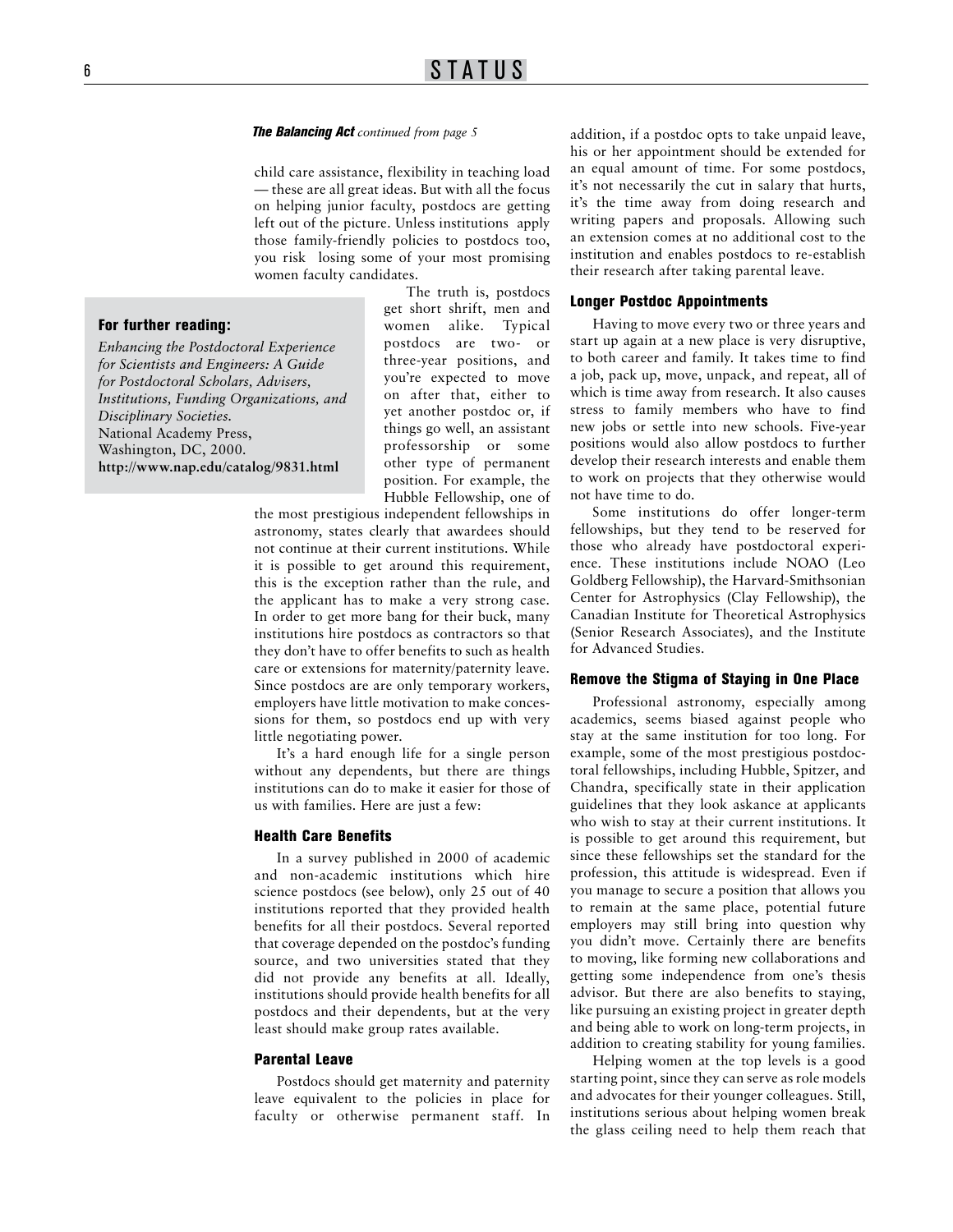ceiling in the first place. And things are getting better. I know women decades older than me who have succeeded both as scientists and mothers in the days when just being a woman scientist was a novelty. Several of my senior colleagues have children of their own, and just knowing that they understand the difficulties of parenting young children while pursuing a career in science helps me achieve balance in my own life. I also know fellow postdocs who are starting families of their own. I'm beginning to see more and more women around me, facing similar choices and challenges. So I'm not alone, and just knowing that makes it a little easier. Yes, it's still difficult. But yes, it can be done. ❖

# Dorrit Hoffleit: From four-leaf clovers to variable stars

*by Pangratios Papacosta* 



s a young girl she could pick four-leaf clovers out of the field so easily she often made them into little bouquets for family guests. In her professional work she used the same keen eye to pick out variable stars in photographic plates at the

Harvard College Observatory. After reading about Mendelism, at age 12 she decided never to marry, fearing that her children may inherit the genetic characteristics of her grandmother, who died in a mental asylum. At that young age she worried that something was wrong with her due to her quiet demeanor and "do not speak until spoken to" attitude. While stationed at the Nantucket observatory she was nearly killed during a hurricane because she rushed to secure a tripod on the roof of the observatory during the eye of the storm, which she mistook as the end of the storm. Despite these and the many other struggles that she endured in her personal and professional life, she kept a cheerful and optimistic outlook toward life, so much so that she chose *Misfortunes as Blessings in Disguise* as the title for her recent autobiography. To Dorrit Hoffleit, every difficulty in her life often had a silver lining.

I did not know what to expect as I walked towards the office of Dorrit Hoffleit, who graciously agreed to meet with me that January 2003 cold winter day at Yale University in New Haven. I was overwhelmed by a mixture of feelings — pleasant anticipation, reservation and admiration, among them — as I knew this was not an ordinary astronomer but the embodiment of living history. I was about to meet a 95-year old lady whose autobiography I had just read and whose monographs on the history of astronomy I have studied and used in my work. As I entered her office, Dorrit stood up and walked toward me in welcome with an unforgettable smile on her face, one that radiated calmness and kindness of the rarest sort. After some refreshments I set up my tape recorder and started recording a two-hour conversation. She spoke slowly with elegance, humor and an impressively sharp memory about events that took place almost a century ago.

Dorrit Hoffleit was born on March 12, 1907 on their family farm in Florence, Alabama, of German parents who came to America for a better life. Her father, Fred Hoffleit, could not make a living out of the farm so he was forced to start a new job as a bookkeeper in New Castle, Pennsylvania few months earlier. He left behind his wife, pregnant with Dorrit and his two-year old son Herbert.

When a few months after her birth the farmhouse was burnt down (Dorrit suspects by arson) they moved to New Castle, Pennsylvania. Life was hard and everyone had to do some extra work; mother worked as a nurse and little Dorrit helped out as a sharecropper, picking vegetables, berries and apples. These were hard times yet they were also filled with moments of joy, like playing chess with her brother Herbert, whom she admired and adored, and reading from such books as an early Webster unabridged dictionary, an atlas of reproductions of fine arts paintings, and the *Encyclopedia Britannica*. On Sundays the children accompanied their mother in singing Psalms and read books on biblical stories. Sometimes their father would take them on long walks through the woods, pointing out fascinating creatures and plants.

Compared to her brilliant brother, Dorrit admits that she was merely an average student. Encouraged by her physics teacher and her mother, Dorrit enrolled at Radcliffe College;



*Dorrit Hoffleit, Ph.D. Radcliffe, 1938. Courtesy of the American Association of Variable Star Observers (AAVSO).*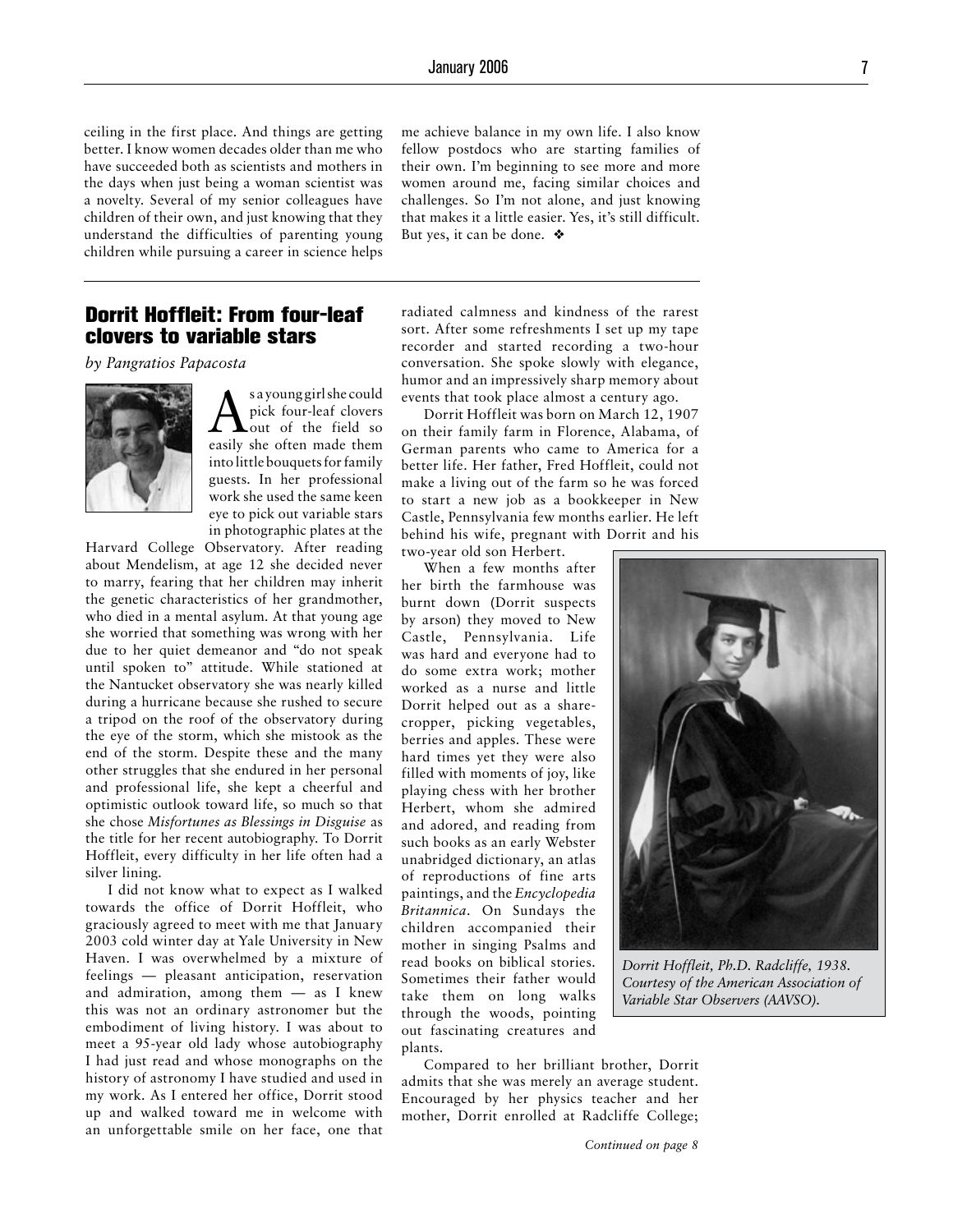### *Dorrit Hoffleit continued from page 7*

Herbert, who entered Harvard at age 14 and graduated at 18, was going on for a doctorate. She was unhappy that she could not combine mathematics and fine arts as her major. Ultimately, Dorrit chose mathematics because she loved geometry. She also took the only two available astronomy courses offered at the time. Upon her graduation in 1928, she accepted a position as a research assistant at the Harvard College Observatory (HCO), where she earned a minimal salary — just 40 cents per hour. She chose this over a much higher paying job

# Treatment of Women Astronomers

- Women astronomers were paid about a quarter of what men were earning, doing the same job.
- Cecilia Payne-Gaposchkin stated that Pickering chose his staff to work, not to think. 1 Cecilia was herself a victim of gender discrimination. The results of her Ph.D. thesis (quoted as "undoubtedly the most brilliant Ph.D. thesis ever written in astronomy") were first brushed aside by Henry Norris Russell as impossible. In a letter to her in January of 1925 he wrote:

*"There remains one very much more serious discrepancy, namely, that for hydrogen, helium and oxygen. Here I am convinced that there is something seriously wrong with the present theory. It is clearly impossible that hydrogen should be a million times more abundant than the metals."* 

Later on Cecilia's proposition on the abundance of hydrogen was proven to be correct and made public by none other than Henry Norris Russell in one of his own papers, proposing his theory with only a minor reference to Cecilia and not mentioning his earlier rejection of he proposition. On this very point Dorrit Hoffleit said during an interview:

*"When she finished her thesis Shapley was obviously pleased with it so he gave it to Henry Norris Russell. It was Henry Norris Russell who objected to the thesis. She [Cecilia] continued to think that Henry Norris Russell was a friend, and she thought it was Shapley who had decided that there was something wrong with the thesis. And here Cecilia all the rest of her life mistakenly blamed Shapley for not having supported her."*  ■ Women astronomers were paid about a<br>
quarter of what men were earning, doing<br>
the same job.<br>
<br>
• Cecilia Payne-Gaposchkin stated that<br>
Pickering chose his staff to work, not to<br>
think,<sup>1</sup> Cecilia was herself a victim of

- Women astronomers were denied promotion and recognition, even in the person of such a great astronomer as Annie Cannon. While honored by Oxford University among other insti tutions, her home institution Harvard dragged its feet in terms of faculty and tenure status. ◆<br>◆<br>◆
- In a letter (March 17, 2005) Dorrit referred to the discrimination that women astronomers suffered at the time:

*"I found your article so interesting that I made a point of looking up all your references. E. C. Pickering lost my respect many years ago when I noted the highly unjust treatment he gave Antonia Maury by denying her credit for her discovery of her c-characteristic in 1897 which was the first criterion by which to recognize differences between giant and dwarf stars as Hertzsprung was able to ascertain. Because the highly egocentric Pickering had not discovered the luminosity criterion himself he maintained that it represents only the photographic quality of the plates she used and had nothing special to do with the character of the star itself. How possibly could a young upstart Hertzsprung, a generation younger than Pickering, dare to laud what a mere young woman had discovered! Because Pickering disapproved of Maury, a niece of Henry Draper. Mrs. Draper, his widow sided with Pickering and suggested to him that he simply fire Miss Maury! I am certain if Draper had still been alive he would clearly have supported Antonia Maury's significant discovery and not followed his wife's recommendation. …Miss Maury in her old age was one of my very best friends and a highly gifted astronomer, who never spoke a derogatory word about Pickering's blatant discrimination against her. She obviously suffered in silence."*

<sup>1</sup>From "Pioneering Women in Spectral Classification", by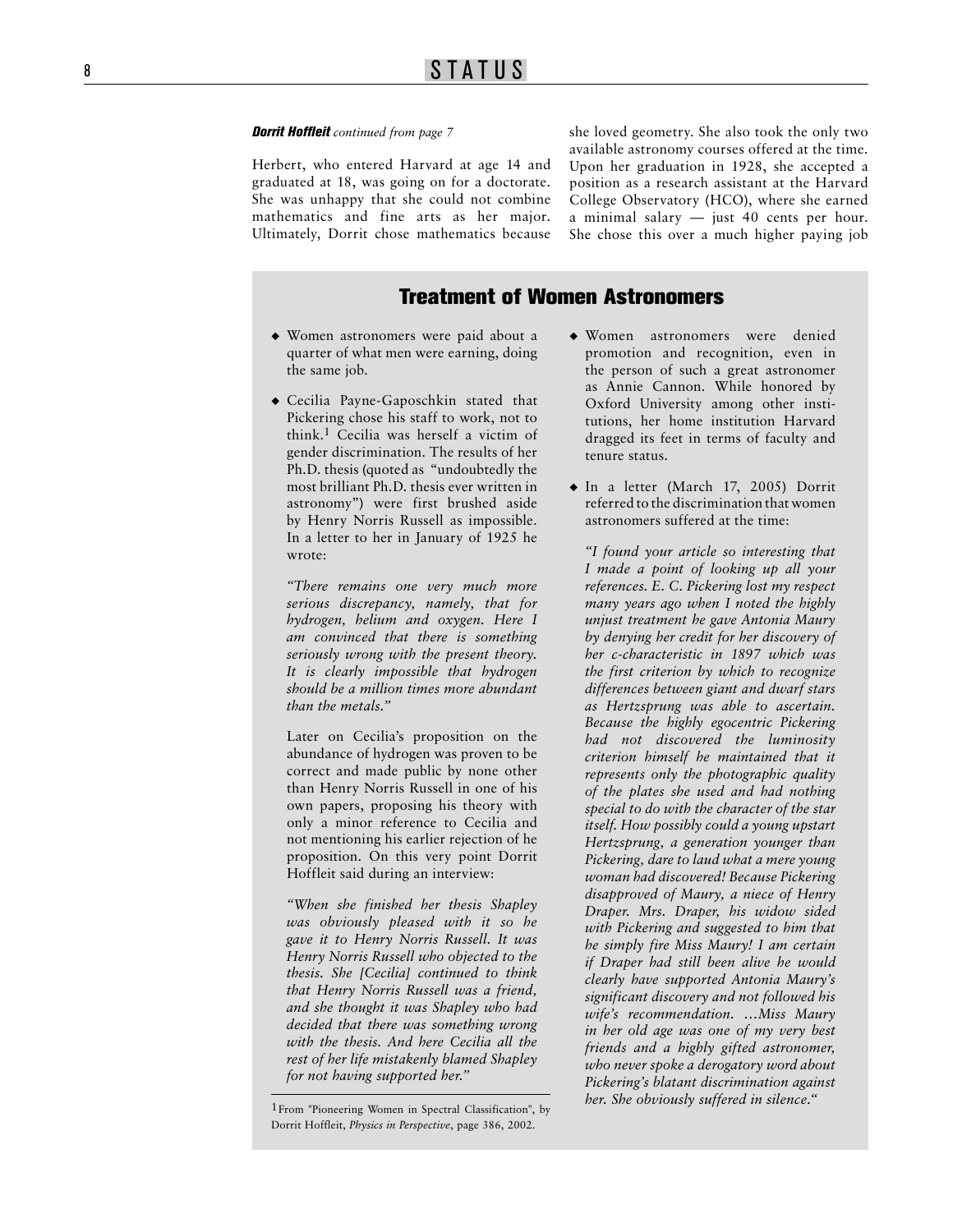working with a statistician, and never regretted the decision. On the subject of choosing a career after graduation, she offers this advice to young graduates:

"Figure out what the least salary is you can live on and within that limit pick what you like best, otherwise you won't ever be happy. Because if you're working for money, it's drudgery when you have an interest in something else. Whereas if money is all you're

interested in then fine, but if you're interested in astronomy then don't go into banking (laughter)."

Harlow Shapley, the director at the Harvard College Observatory at the time, encouraged Dorrit to pursue graduate work. Dorrit took graduate classes at Radcliffe and earned an M.A. in 1932. She loved to work on meteors, a phenomenon that she found fascinating. She remembers an August evening in 1919 when she and her mother witnessed the rare and spectacular phenomenon of a bright Perseid colliding with an equally bright sporadic meteor. That event, etched permanently in her mind, was the single cause of a life long fascination with the night sky. Eventually her work on meteors was published and earned favorable reviews from

experts in the field. Harlow Shapley, pleased by the success of his young assistant, knew that she could rise to the next level. One day he called her to his office and despite her pleas that she was never an "A" student he convinced her to pursue a Ph.D. in astronomy. Dorrit, who dedicated her autobiography to Harlow Shapley, admits that this was the happiest day of her life, explaining,

"It is because if it hadn't been for that day I would have stayed, oh something like Henrietta Swope's assistant or something like that and enjoyed life moderately and probably lost the job in the depression and so on. Whereas this way Shapley is responsible for my life being successful. And he was also responsible for my learning how to fight. (Laughter) Not with a gun but by talking back to the boss."

Dorrit completed her doctoral degree at Radcliffe with a thesis on the spectroscopic absolute magnitudes of stars, for which she won an award for best original work. Dorrit worked

"... Shapley is responsible for my life being successful. And he was also responsible for my learning how to fight. (Laughter) Not with a gun but by talking back to the boss."

at the Harvard College Observatory for 27 years (1929–1956), most of which were under the directorship of Harlow Shapley, whom she regarded not only as her boss but also as her mentor. Her work included such areas as the study of variable stars, meteor velocities and stellar distance measurements using trigono metric and spectroscopic parallaxes. Work at the Observatory was often demanding and posed special challenges for any woman who

> worked there. She remembers well the unfair treatment that women astronomers and dear friends like Cecilia Payne and Antonia Maury had to endure (see box "Treatment of women astronomers"). Compounding the gender discrimination, women doing research in astronomy were often also the victims of petty ego wars amongst some of their male colleagues and victims of outright professional jealousy. The hardships and pressure of work finally caught up with her health, creating a severe medical situation. Once feared to be due to a brain tumor, medical diagnosis showed that the symptoms were due to overwork and malnutrition.

> During her many years at the HCO she met and or worked with many distinguished astronomers

like Henrietta Swope, Antonia Maury, Annie Cannon, "the great" Ejnar Hertzsprung, Ernst Opik, Peter van de Kamp, Fritz Zwicky, Donald Menzel, Henry Norris Russell, and Cecilia Payne-Gaposchkin. But standing above all is Harlow Shapley, whom Dorrit admired and respected as a colleague, as mentor and for his vision as a scientist. Like his predecessor Edward Pickering, Shapley reached out to astronomers everywhere and tried to boost astronomy on a global scale. His work included collaborations with astronomers from many countries, including some from the Soviet Union. This known pacifist's help of Russians, even during the cold war era, raised eyebrows among some of the members of the House Committee on Un-American Activities, and in November of 1946, Shapley was summoned for questioning. Yet under these most difficult of times, Shapley demonstrated courage by standing up to Joseph McCarthy and his inter -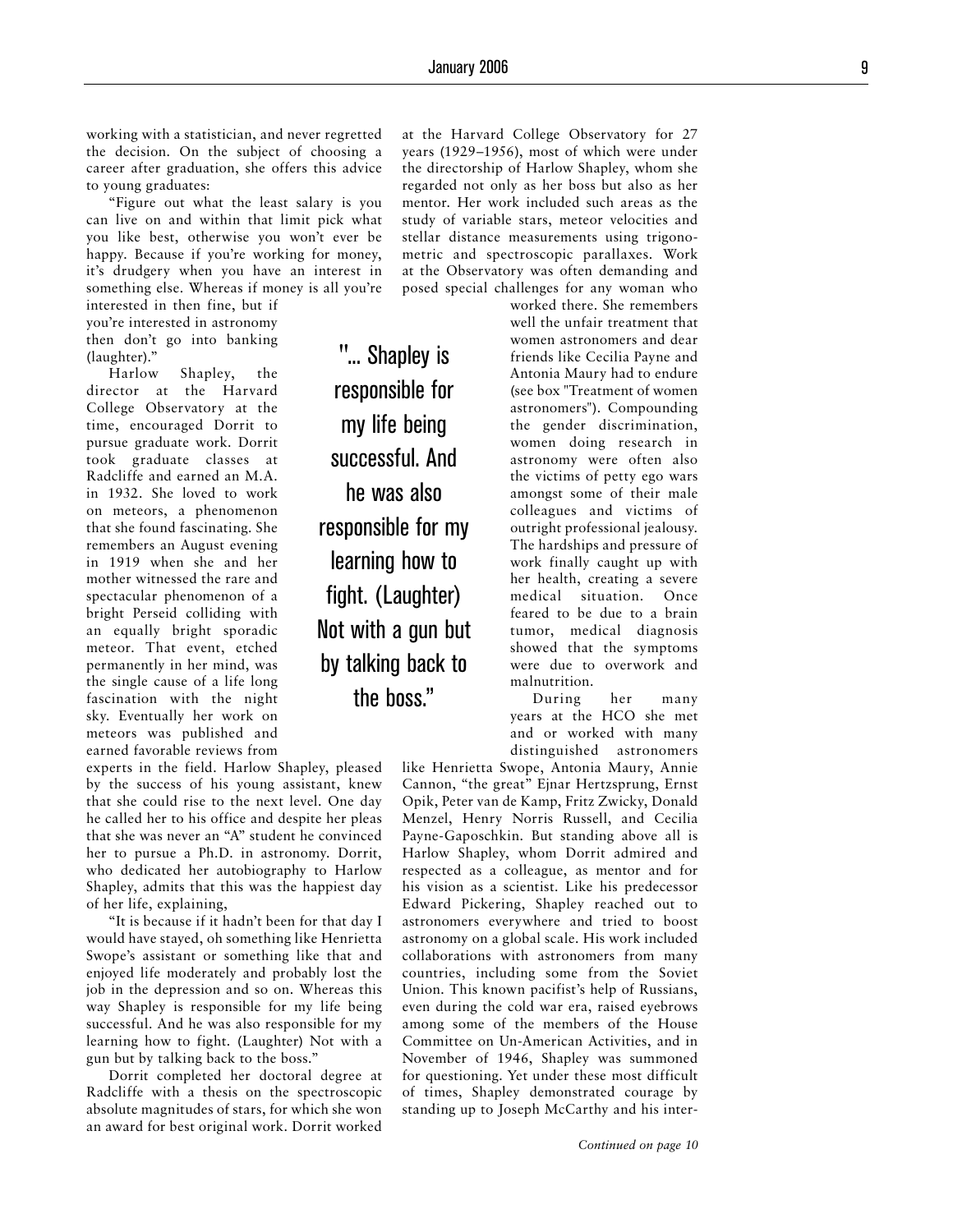# 10 STATUS

#### *Dorrit Hoffleit continued from page 9*

rogating committee. No apologies were needed for being a pacifist. Having the courage of standing up for what he thought was right was a trait that Dorrit admires. Commenting on



*Herbert and Dorrit, about 1911. Courtesy of the AAVSO.*

those events, she says,

"That was a horrible time for Shapley. He lost a lot of friends during that time because many people thought that the person who was persecuting him was a patriotic person. Being a pacifist doesn't necessarily mean you are unpatriotic. …It seems that politicians thought that if they didn't understand something then it must be anti-American."

In 1952 Harlow Shapely retired and Donald H. Menzel became the new director of the Harvard College Observatory. The following four years were some of the saddest in Dorrit's long tenure there because she felt a *Persona Non Grata*. Menzel was not too enthusiastic about her research (he considered it obsolete), and his desire for more office space resulted in the removal of much of the photographic plates collection

that gave HCO its global prestige. For the same reasons Menzel also forced the American Association of Variable Star Observers (AAVSO) out of Harvard's premises. Since its creation by Edward Pickering, the AAVSO assisted loyally in the tedious work involved in the study of photographic plates and without any cost to the Observatory. Dorrit believes that their eviction may have been the greatest blessing in disguise for the AAVSO, because it was forced to become the independent organization that it is today. Menzel also reassigned Dorrit (she prefers the term "evicted") into a much smaller office next to the men's room. Instead she moved to an office at Radcliffe, and soon after that, with great sadness, decided to leave the Observatory.

In 1956, at the age of 49, Dorrit became the director of Nantucket's Maria Mitchell Observatory, which operated mostly during the summer season. She was also offered a position at Yale University for the rest of the year. During her 21 years at Nantucket, she initiated and supervised a summer program that provided 102 college-aged women with research opportunities in astronomy. Of these young women more than 20 have gone on to become profes-

sional astronomers. Consequently these women astronomers became role models to hundreds of other young women aspiring to such a career. The summer program that Dorrit Hoffleit ran was a very effective program, adding many women astronomers to the profession. Since Maria Mitchell (1818–99) was America's first woman astronomer, it is most appropriate that such a program was connected to her name by another kindred spirit, Dorrit Hoffleit.

Like most women scientists of her time, Dorrit had to endure gender discrimination in her profession. She writes in her autobiography "Being a woman seemed to be a natural handicap wherever I was." But besides the pains of professional discrimination, Dorrit is not shy to describe in her autobiography another kind of pain, the one of the emotional neglect she felt from her own mother. She writes, "I was yearning for the same obvious love she bestowed upon my beloved brother." Her birth was a disappointment to her mother who is known to have said, "The good Lord could not be good to me twice; it's only a girl." Once, her fifth grade teacher told her mother that she was not as bright as her brother was.1 What hurt young Dorrit most was her mother's response: "What can you expect? She's only a girl!" She also recalls ethnic discrimination experienced at school. During the years of WWI she was isolated and treated as "the enemy" by her classmates who knew of her German origins. Yet none of these forms of discrimination caused hatred or bitterness in her heart, only sadness and at times a reasonable degree of anger. During our conversation I noticed these qualities in her, particularly her remarkable degree of kindness and seeming peace with the world. This prompted me to ask about the role that religion may have played in her life. She said:

"Father was an atheist and mother was a very devout Christian, but she was also true to her husband and so she fixed things up so that she gave us the Christian religious training. I think it was good. We did all the reading but we were not supposed to take things for granted — we had to think. And I have a feeling that if people

<sup>1</sup>Dorrit adored her brother Herbert. She remembers when he taught her how to play chess and she enjoyed all the games that they played. She lost most of them. Once when she was sick she won the game but she suspects that Herbert allowed her to win so to cheer her up. Herbert was a brilliant student at Harvard. He graduated at the age of 18 and went on to earn a Ph.D. in three years. His field was Classics and he taught Latin. He was a professor at UCLA. In 1938 they took a trip together to Europe. In 1946 he got married despite the objections of his mother who never liked his wife. She even "ordered" Dorrit not to meet "that woman."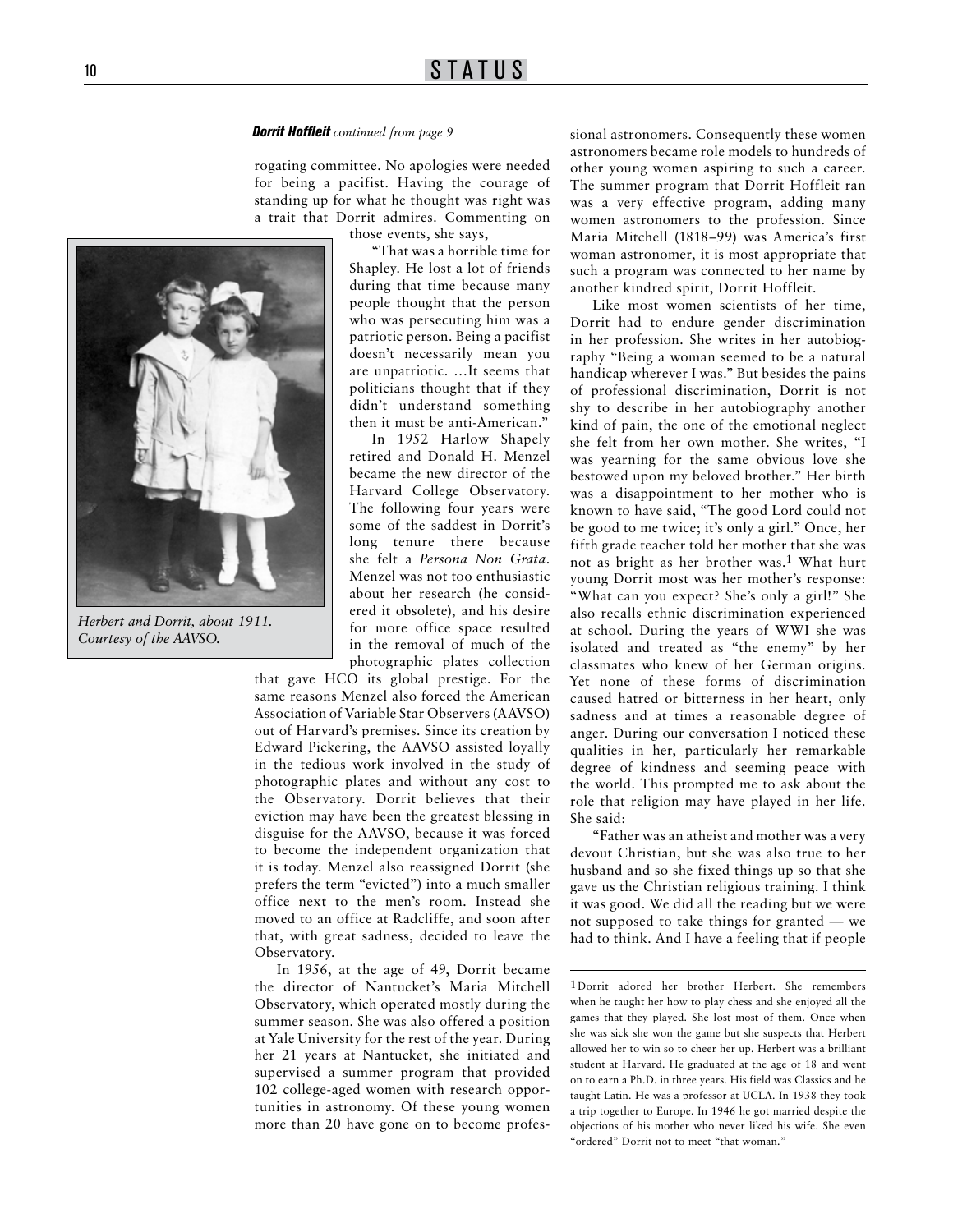have to think about some of the things that are required in religion, how can they believe it all? They are analogies and people take them for facts." In her autobiography Dorrit writes: "We were to make up our own minds about what to believe and what to question. Ultimately brother became an atheist while I am an agnostic, a term meaning uncertain. To the moral issues in the Bible I subscribe, but Genesis is scientifically unacceptable."

During WWII Dorrit, like many scientists at the time, took a leave of absence to volunteer for service. She worked on the theoretical calculation of trajectories of cannons fired from Navy vessels. Upset by the demeaning treatment she received, she resigned to go back to the Observatory.2 Soon she was invited to join the team of scientists at the Army's Aberdeen Proving Grounds, where she was interviewed by none other than Edwin Hubble, whom Dorrit calls in her autobiography "the

2Dorrit Hoffleit gives two examples of the demeaning treatment she received while serving for a brief period in the Navy. (Page 42 of her a utobiography). During the period when she was helping out with computations of cannon trajectories she writes "…I was treated as though I was no better than a high school computer. In the early stages of the project I had been introduced to the Naval Officer who came occasionally from Washington to check on progress. Later when he came he treated me as though I were non-existent; he never even deigned to respond to my 'Good Morning' salutation."

enemy of Shapley." When I asked her to discuss the meaning of the term "enemy" she said:

"What Hubble tried to tell me was that while he, Hubble, was engaged in patriotic work at Aberdeen Proving Ground, pacifist Harlow Shapley was at Mount Wilson Observatory stealing Hubble's research project. I discussed this with both Shapley and Hubble and finally with several astronomers at Mount Wilson. One astronomer, who had been at Mount Wilson while Hubble was there, confirmed that Hubble had never done any work that Shapley was subsequently doing at Mount Wilson. Shapley had never stolen anything. He did not work on anything that Hubble had been doing!"

Dorrit's task at Aberdeen Proving Ground was to work on computations of anti-aircraft missiles. Once again she felt she was unfairly treated, assigned to a far inferior status only because she was a woman. She did not complain, but after a stir she was finally given the appropriate status. Later she was transferred to a ballistic measurements team that towards the end of the war used V2 rockets captured from the Nazis. V2 rockets were then launched from White Sands in New Mexico to study the upper atmosphere. She recalls the embarrassment caused to her team when in one launch she saw one V2 rocket go astray and land south of the Mexican border. Dorrit writes: "This caused the Commanding

*Continued on page 12*

### *Melissa McGrath (currently Deputy Director of the Solar System Division at NASA HQ) comments:*

"There was one other woman summer student that year, Mary Brewster. She must have taken this photo. We all lived together in the cottage across the street from the observatory, which had one large room with several beds, and one small single room. Because I arrived on Nantucket first among the summer students I got the small single room. There was one bathroom for all of us.

"I have lots of vivid memories from that summer. One of the most vivid was one night when we were observing we forgot to close the blinds in the observatory, and in the middle of exposing a plate a flashlight came shining into the slit of the dome from outside and we heard 'Come out with your hands up.' It was the police, who had been alerted by a neighbor that the lights were on and people rooting around in the observatory. Dorrit lived in the cottage next to the observatory (our cottage was across the street), and she had to be awakened in the middle of the night to come straighten out the mess. She was always unflappable. Whenever we made a big mistake (not uncommon) she just patiently explained 'don't forget to close the blinds,' 'don't use the fixer to develop the plates.' She was a perfect supervisor for very green young women with an interest in astronomy."



*Dorrit's Girls at MMO in 1975: (from left) Pattie Guida, Debby Carmichael, Valerie Mehlig (library assistant), Dorrit Hoffleit, Mary Jane Taylor (who now is a professional astronomer), Joan Lukas (a great-great-grand-daughter of William Mitchell), and Melissa McGrath (who is also now a professional astronomer). Courtesy of the AAVSO.*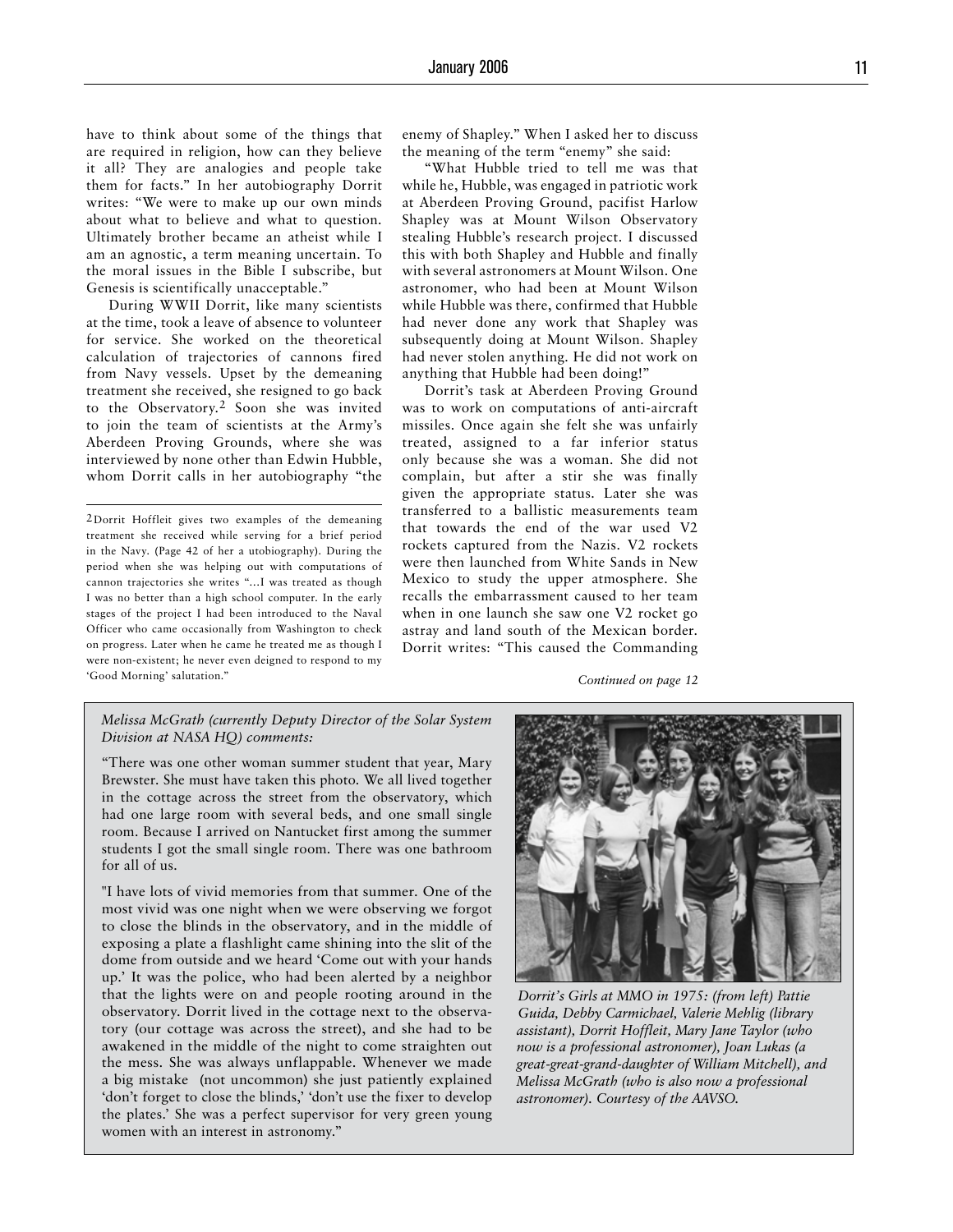#### *Dorrit Hoffleit continued from page 11*

General of White Sands Proving Ground to make a hasty trip to Mexico! The missile was reported to have landed on a deserted road between a cemetery and an abandoned small airport — quite an appropriate resting place for so famous a rocket!" (German rockets such as V2 and a substantial part of the German rocket team, including the director Werner von Braun, became part of the American space

program.)

For a scientist whose professional work spanned two world wars as well as the cold war, it is inevitable that war be a part of her life as well as impact her profession. In a 2003 interview, around the time that Saddam Hussein of Iraq was suspected of having weapons of mass destruction, she talked about war in general, the post-September–11 tension and preparations for war in Iraq: *(via the University of London, England) and teaches science at Columbia College, Chicago.* 

"With present conditions people appear to think that a war is

fought in order to rectify a serious wrong, especially a wrong involving the loss of many innocent lives. But thereby many more lives are sacrificed. My view of war? Wholesale murder to somehow rectify the murders by the nations we are opposing. The world needs to improve diplomacy to make it more successful in preventing murderous wars. The United Nations does not seem to have been successful in this."

Her mentor, Dr. Shapley, a known pacifist and one who fought to include the letter S for Science in the acronym UNESCO, also contributed in the writing of its constitution; its Preamble declares that "Since wars begin in the minds of men, it is in the minds of men that the defenses of peace must be constructed."

Although she retired from the astronomy department at Yale in 1975, Dorrit still retains the title of senior research astronomer there. She walks each morning to her office from her one bedroom apartment across from the astronomy department. Every day, from early in the morning until late in the afternoon, she works with the same energy and enthusiasm as that of a young post doc. She is known for her saying "Most people work for a living. I live in order to work. It's what I love to do." This love of work has produced a substantial body of work. She discovered over 1000 new variable stars and is credited with over 400 scholarly articles and other writings in astronomy. Amongst them is *The Bright Star Catalogue*, a compendium of 9,100 of the brightest stars seen in the sky with the naked eye. Some have called this book "the bible of stellar astronomers." She is also the co-author of *The General Catalogue of Trigonometric Stellar Parallaxes*, which provides precise distance measurements of 8,112 stars in our galaxy. She also produced a series of publications on the history of astronomy (especially on the role of women astronomers) as well as *Astronomy at Yale*, the official book of the history of astronomy at Yale University in its first 250 years.

Dorrit has received numerous honors and awards, amongst them Honorary Degrees, Certificates of Appreciation and Medals from academic and state institutions, even the military. In addition to being the Director of the Maria Mitchell Observatory in Nantucket (1956–1978), she served as President of the AAVSO (1961–1963), and in 1987 the International Astronomical Union decided to honor her by naming asteroid #3416 Dorrit. (Jokingly she said that this asteroid would be the celestial home she will go to when she dies.) In 1988, Hoffleit was awarded the George Van Biesbroeck Prize by the American Astronomical Society for extraordinary lifetime service to astronomy.

When she celebrated her 90th birthday in 1997, astronomers from all over gathered at Yale University to celebrate this extraordinary woman. They honored her with a special symposium, the Anni Mirabales, which included the presentation of 27 papers by 36 authors. These, along with the bibliography of 416 papers by Dorrit Hoffleit, were printed in a special book entitled *Anni Mirabiles: A Symposium Celebrating the 90th Birthday of Dorrit Hoffleit* (L. Davis Press, Inc). Dorrit considers *Anni Mirabiles* to be one of her most prized possessions. It is compendium of a long lifetime's work along with papers presented by people whose lives she has touched.

Dorrit Hoffleit lived and worked through the entire 20th century, and has seen many breakthroughs and innovations in astronomy. I asked if any one specific discovery or technological advancement stood out as most important to her. "Well," she said, "I think the overall development of astrophysics, not to cite any specific evidence, but just the real good cooperation between physicists and astronomers to make good astrophysics."



*He wrote an article about Henrietta Leavitt for* 

*the January 2005 issue of STATUS.*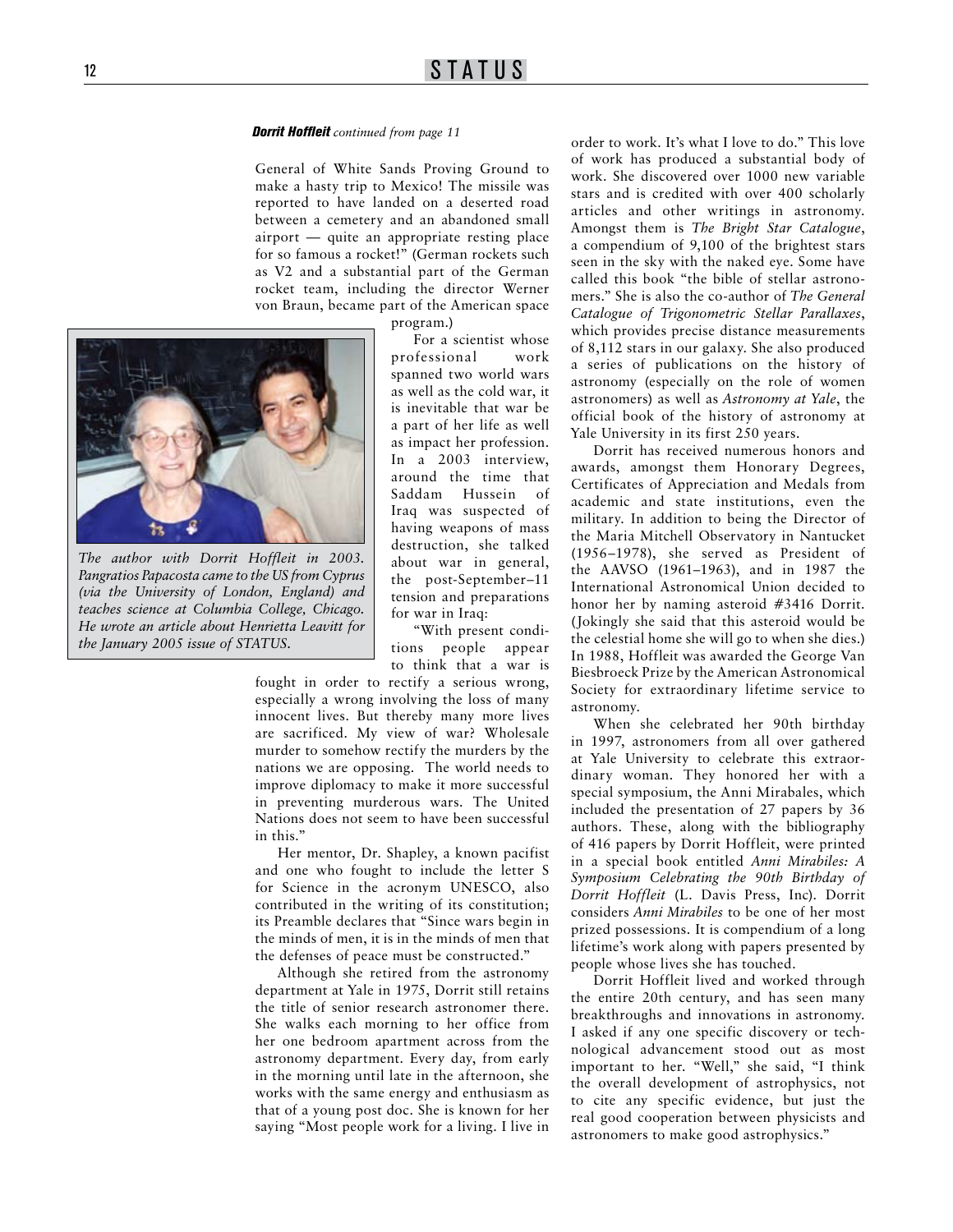"What are the common and essential traits that an astronomer must have in order to succeed?" I asked. With intensity in her eyes and a smile on her face, Dorrit answered,

"The love of the subject, I think, is extremely important, not just the curiosity but the love of it. And then of course there is the curiosity and trying to satisfy the curiosity. How well those two characteristics go together, love and curiosity [determines success]…. I think probably a higher percentage of astronomers are happy with their research than in any other field because they had to make the choice on the basis of what they like and not on the basis of the remuneration."

Appendix 3 of her autobiography *Misfortunes As Blessings in Disguise*, contains a sample of colorful quotes from those who knew her best, friends, colleagues and students. These were words of gratitude and recollections of the best memories, compiled during Dorrit Hoffleit's 90th birthday celebration at Yale University in 1997. One of these was written by a colleague, astrophysicist Richard B. Larson. It captures the essence of Dorrit Hoffleit who as a young girl fell in love with the night sky.

"To me, Dorrit has above all been a symbol of endurance, and of dedication and perseverance through thick and thin; she has been a fixed star in an ever-changing firmament…. Day after day, year after year, she has been there and always in her office, working steadily as the world turned…. I am pretty sure that she has logged more hours, directed more projects, supervised more assistants, made more contacts and friends throughout the astronomical world and published more pages than any one of the rest of us. […] The going hasn't always been easy, and suitable recognition has not always been immediately forthcoming, but Dorrit exemplifies to me how, in the long run, sheer perseverance and endurance can overcome all obstacles, win all battles, and even all scores. I think that all of us can learn a lesson from this, and we can thank Dorrit for having shown us such an inspiring example."

#### **Acknowledgments:**

I wish to thank Columbia College Chicago for a grant that enabled me to do this project and Michael Saladyga of AAVSO for some of the photos.

*Misfortunes as Blessings in Disguise: The Story of My Life*, by Dorrit Hoffleit, published by AAVSO (The American Association of Variable Star Observers) Cambridge, Massachusetts, 2002.

Personal interview, (Papacosta and Hoffleit) Astronomy Department, Yale University, New Haven, 29 January 2003. ❖



❊

*The following is a review by Dorrit Hoffleit of Cecilia Payne-Gaposchkin's autobiography that provides interesting insight of astronomy in the first half the 20th century as well as the professional lives of both these women astronomers. The article was originally was published in* Sky & Telescope*, September 1984, Vol 68, no 3. © 1984 by Sky Publishing Corp. Reproduced with permission of the publisher.*

STATUS *was not able to track down the original photographs from the* Sky & Telescope *article so we are showing similar photos from the Harvard College Observatory collection*

# BOOK REVIEW

# *Cecilia Payne-Gaposchkin: An Autobiography And Other Recollections*

Katherine Haramundanis, editor. Cambridge University Press, New York, 1984, 269 pages. ISBN 0-521-25752-2

\$34.50 (1984 price; available 2005 as paperback for \$25)

**66** To see ourselves as others see us" is an oft-quoted admonition. The converse, however, is sometimes even more oft-quoted admonition. The converse, however, is sometimes even more important: to show others how we see ourselves. Would that I had been aware, when I first knew her, of some of the things Cecilia Payne-Gaposchkin has so candidly revealed in her autobiography, "The Dyer's Hand" — the major part of the book under review. Then I would have understood and sympathized with her frequent displays of tantrums and ill-concealed jealousies. While well-nigh worshiping her superior

*Continued on page 14*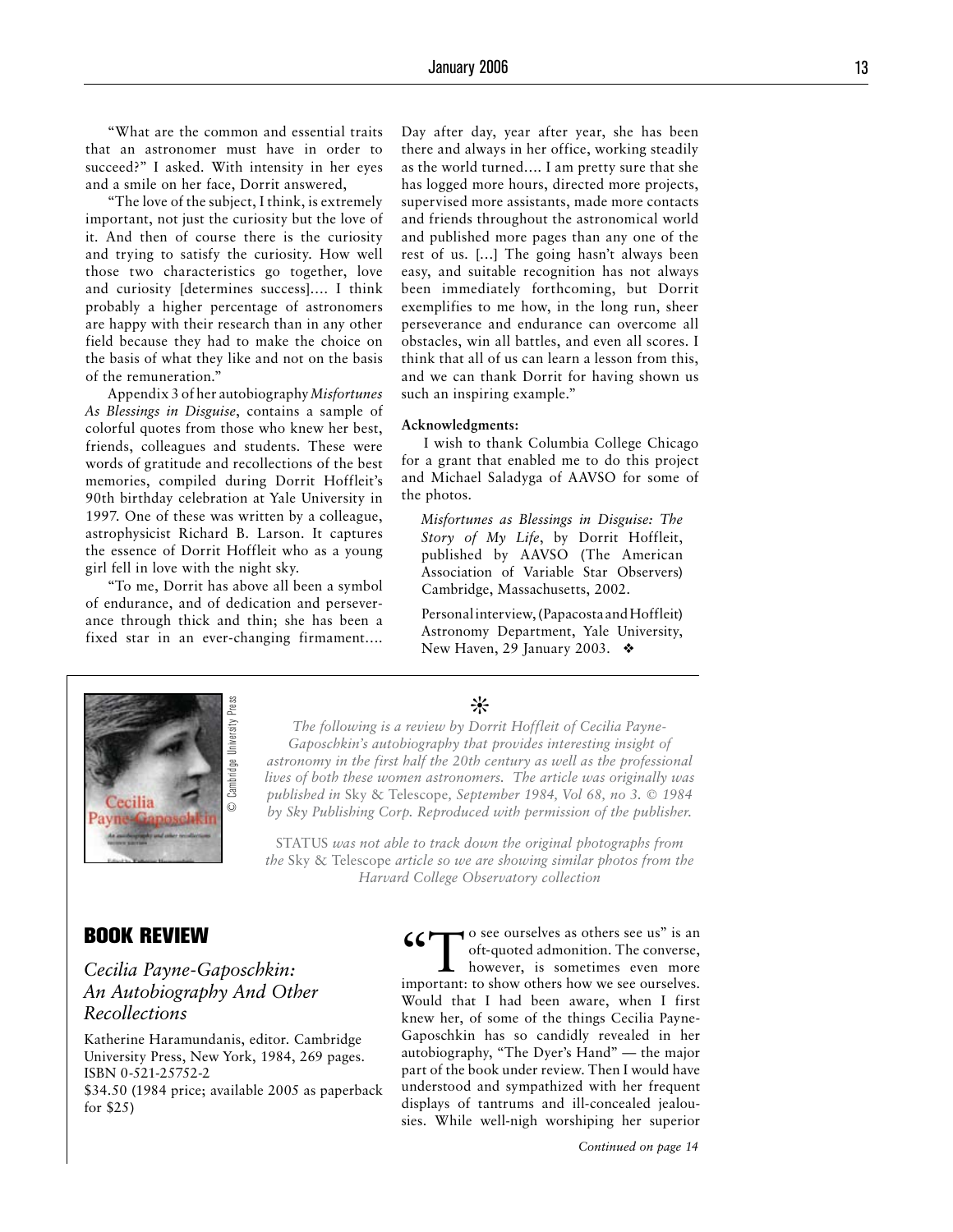#### *Payne-Gaposchkin continued from page 13*

intellect and evident accomplishments, I always felt in awe of her and somewhat terrified in her presence. It was clear why she should be jealous of the men at Harvard College Observatory, whose abilities (significant as they were) were almost to a man inferior to hers, while they enjoyed higher titles, more pay, and greater benefits than were accorded her. But how to account for jealously toward one like myself, whose abilities and position were so far beneath hers? At last I think I understand.

During the more than 25 years I worked under Harlow Shapely, I concurred completely with his philosophy that half one's salary was the privilege of working at Harvard Observatory. Nowhere else in the world was there a collection of celestial photographs in which so many discoveries awaited keen and eager eyes. After I had been there only a few years, the projects I pursued were (with but a few major exceptions) largely of my own choosing. Shapley might suggest, but he never commanded. I assumed that this was the case with all the women who worked there.



*An all-star cast for the performance of "Observatory Pinafore" included Cecilia Payne-Gaposchkin (first woman from the left). The occasion for this parody (in the style of Gilbert and Sullivan) satirizing the goings-on at Harvard Observatory was the American Astronomical Society meeting of 1929. Photo credit: Harvard College Observatory.*

Cecilia, the most brilliant among them, seems to have been a major exception. Her heart and soul were in spectrum analysis; in her 1925 Ph.D. thesis, she clearly demonstrated an outstanding ability. It would have been simple justice to let that exquisite brain pursue its own course, regardless of how valuable her services could be in other branches of astronomy. She was, for what we might consider political

reasons, restricted in her spectroscopic investigations and forced into the photographic photometry, which would soon be replaced by photoelectric photometry (though at that time not yet practiced at Harvard). The curtailment of her spectroscopic research, it is now revealed, came about because the eminent Henry Norris Russell had an able student at Princeton interested in very similar problems.

Donald Menzel was sent to Harvard to write his doctoral thesis on an analysis of the Harvard spectra. At Russell's suggestion — and this is not the only time Shapley curtailed a Harvard

research project in deference to his mentor — Cecilia was the first restricted to investigating only half the spectral sequence, the other half being reserved for Menzel. (Ultimately Menzel, then Payne herself, covered the whole range.) Naturally she held Shapley primarily, if not entirely, responsible.

However, I cannot help but feel that Shapley's hands were largely tied. When Cecilia had written her masterpiece thesis "Stellar Atmospheres" (described independently by both Russell and Otto Struve as the best Ph.D. thesis ever written), there was not yet an astronomy department at Harvard authorized to award the degree. Theodore Lyman of the physics department and A. Lawrence Lowell, then president of Harvard, were both adamantly opposed to awarding the degree to a woman. Shapley had to fight to get her the degree she had originally not really wanted, but for which she had qualified herself at his urging. That he succeeded was a triumph for both of them. But must he now continue always to fight on her behalf?

Russell was not only Shapley's own esteemed professor; as an automatically recognized authority in all branches of astronomy, he was influential wherever he turned his attention. In her thesis Cecilia had made the remarkable discovery, far ahead of its time, that hydrogen and helium were the major constituents of the stars. Because Russell, in the light of then current knowledge, did not believe this, she toned down her conclusions by ostensibly admitting something must be wrong with her analysis. Should Shapley continue to encourage investigations that might go contrary to accepted beliefs?

Meanwhile, Shapley desperately needed improved photographic photometry; so why not assign Cecilia that task, instead of encouraging pursuits that could bring him into further embarrassment with his administrative and intellectual superiors? Small wonder that not many years later she felt jealous of someone free to work on her beloved spectra, even though that person was examining them from an entirely different standpoint (their practical application of luminosity and distance determinations, rather than her more erudite theoretical chemical and physical analyses).

At that time I was completely unaware that my own freedom of choice accentuated another's sense of personal discrimination. I was puzzled why she should have turned her energies from the study of spectra, in which she was preeminent, to the light curves of variable stars. I simply assumed it was in deference to the interests of the astronomer she had recently married. Magnificent as her work on variables has been, I always felt it was something an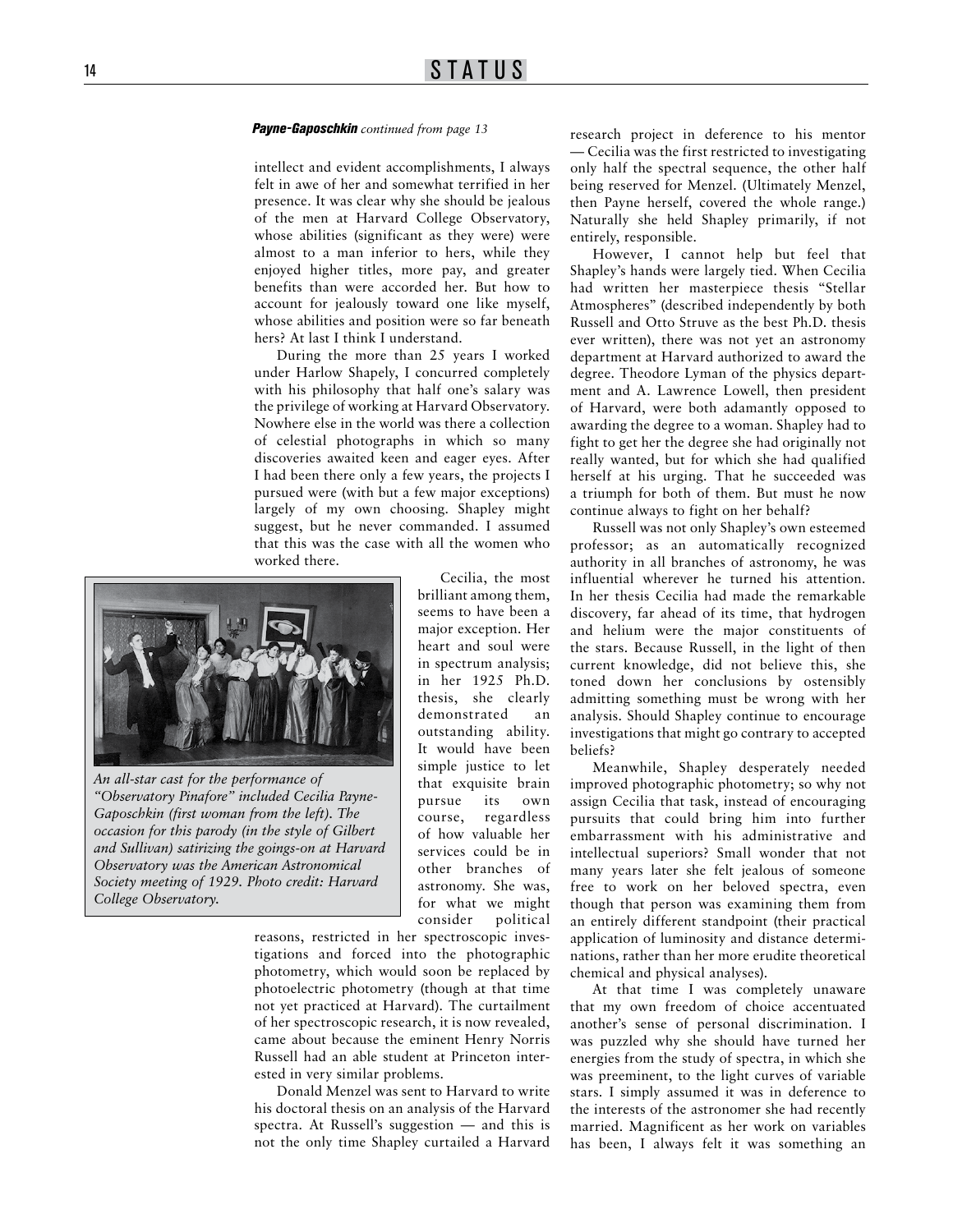equally industrious but somewhat less brilliant mind could have accomplished almost as well, while her outstandingly superior talents went to waste. This turn, it is now revealed, occurred because she was a woman in what was still mainly a man's world. Unfettered, she probably would have outstripped the rival from Princeton.

*Cecilia Payne-Gaposchkin*, edited by her daughter Katherine Gaposchkin Haramundanis, is fascinating reading. The core of the book is Cecilia's autobiography, "The Dyer's Hand," written shortly before her death. Jesse Greenstein of the California Institute of Technology, a former student of both Payne-Gaposchkin and Menzel, has supplied an introduction. Evaluating her early work, Greenstein concludes, "it showed the bravery and adventure of a mind exploring the unknown with the available scientific apparatus and a complete belief in the power of human reason and logic."

Peggy A. Kidwell of the Smithsonian Institution provides "An Historical Introduction to 'The Dyer's Hand,'" revealing hitherto unpublished facts gleaned both from interviews and from Harvard's archives. It is an elucidating and sympathetic account, again stressing her early spectroscopic investigations. Kidwell relates an amusing incident on the occasion of Cecilia's preliminary written Ph.D. qualifying examination, where "Her reaction to the whole procedure is not recorded." Her final oral examination is not mentioned at all in this book. However, I recall Margaret Harwood's telling how, many hours after the examination, she found Cecilia weeping in her office because nobody as yet had told her whether or not she had passed. Her outstanding performance had been so obvious that nobody had deemed it necessary to inform the distraught student of the result!

Katherine Haramundanis has contributed 28 pages of "A Personal Recollection," a warmhearted, understanding account of the family's life. Although she does not specifically say so, one feels Katherine appreciated the privilege of being the daughter of a great woman who, after working hours, was a loving parent, not always neat and tidy, but always inventive, constructive, and understanding. What wonderful times mother and daughter enjoyed touring Europe! This chapter brings out the best human aspects of a character, as no purely scientifically oriented biography could. It balances the story.

To Cecilia's own account has been added her bibliography of some 350 references, including 11 books. A "Postlude" summarizes her curriculum vitae. The index requires mention. It refers only to "The Dyer's Hand," the major portion of the book. Unlike in most indexes, additional vital statistics not found in the text are provided here. Unfortunately, the sections by Greenstein, Kidwell, and Haramundanis are not indexed.

The book is clearly a credit to its editor. It is attractively printed and well illustrated. Only a few minor errors have been detected. On page 16, Harlan T. Stetson is cited as being at MIT, where he did indeed spend the last years of his scientific career, but at the time in question he was an assistant professor of astronomy at Harvard. Shapley was the Observatory's director for 32 years, not "nearly 40," as page 210 states. On page 256, "the first graduate student to receive a degree from Harvard College Observatory" should read "first... to receive a Ph.D. degree;" on page 29-30 we learn that Adelaide Ames received an M.A. the year before, in 1924.

I recommend this book heartily to all who knew Cecilia Payne-Gaposchkin, to all interested in the history of astrophysics, and particularly to all concerned about the history of discrimination against, and the advancement of, women in science.



The lesson to be drawn from Cecilia Payne's early work — and the nonacceptance of her surprising discoveries — should be: Do not discount your own well-considered results simply because they happen to disagree with currently accepted authority. As Maria Mitchell (1818-89), the first woman astronomer in America, said, "Until women throw off reverence for authority they will not develop. When they do this, when they come to truth through their own investigations, when doubts lead them to discovery, the truth they get will be theirs, and their mind will go on and on unfettered." It is a pity that so many years after the first American woman astronomer, the greatest to date had to struggle, not for recognition, but for sheer justice.

> *by Dorrit Hoffleit* Yale University Observatory ♦

*Cecilia Payne-Gaposchkin Photo credit: the Harvard-*

*Smithsonian Center for Astrophysics*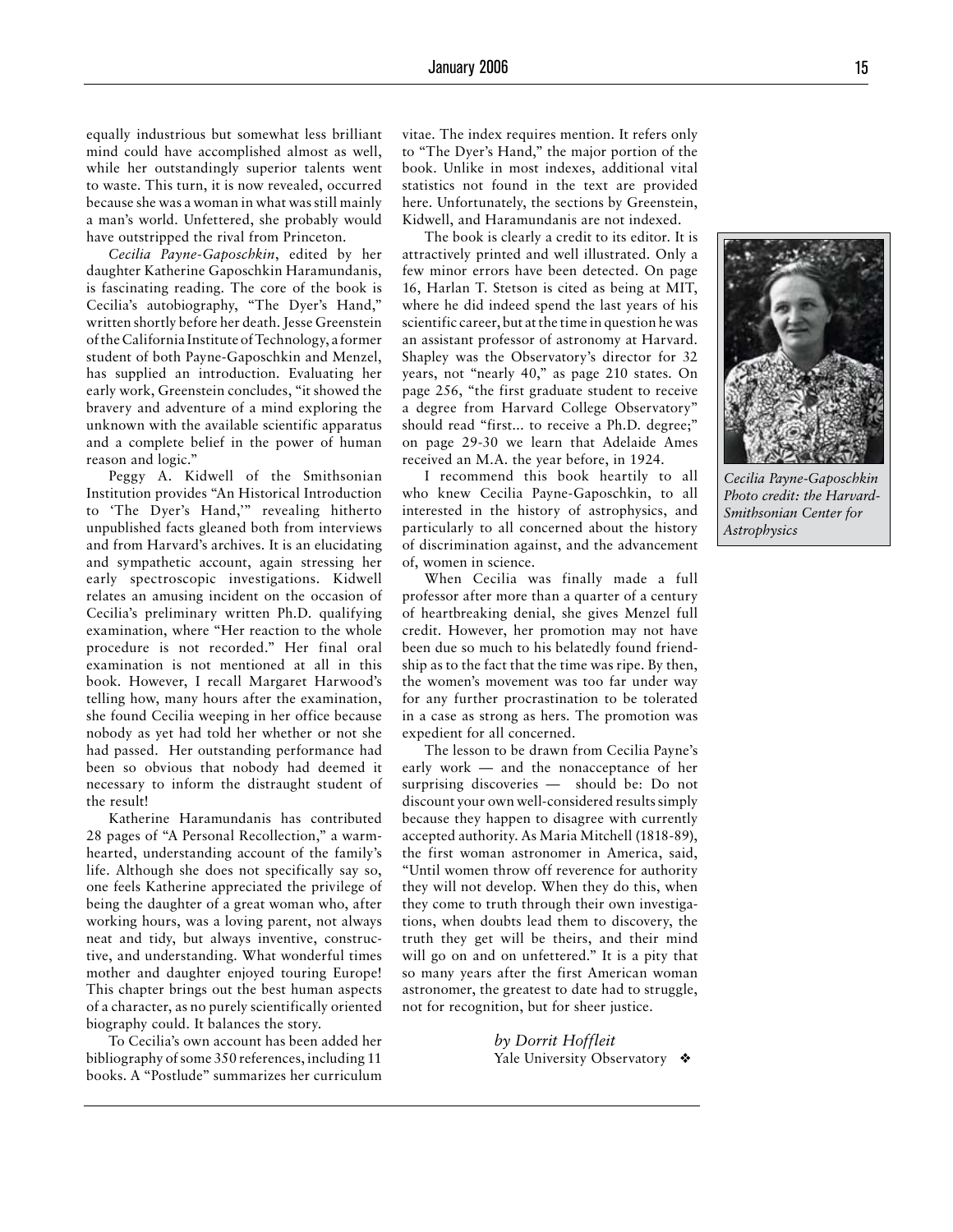# Book Review

*by Beth Hufnagel*

*Beamtimes and Lifetimes: the World of High Energy Physicists*  by Sharon Traweek (Harvard University Press: 1988), 162 pages ISBN 0-674-06348-1



❊

*Beth Hufnagel is Associate Professor at Anne Arundel Community College* 

**How many times have you heard about a**<br>
an outsider in a white male world and<br>
it counds so interesting but you never have the book that speaks to the experience of it sounds so interesting… but you never have the time to find it, much less read it? I was fortunate enough this summer to be selected by my college's Women's Institute for their Summer Seminar on Gender and Race (**http://www.aacc.edu/ womensinst/Summer\_Seminar05.cfm**). This was a chance to spend the summer reading all those books that promised a sympathetic and independent viewpoint of my culture — and get paid for it!

A good place to start is with a book by an anthropologist studying the "exotic" culture of physics. I was eager for a fresh look at my profession through a trained outsider's eye! When I decided to become an astronomer in 1985, I was coming out of a white male profession — corporate auditing — that had shifted dramatically in its acceptance of women over the thirteen years that I was in it. Naturally I assumed that this was about to happen in physics. Traweek addresses some reasons why it is not changing.

The story is a little out of date; Traweek studied the physics community for five years in the mid-1980's, spending time at KEK (Japan), SLAC, and Fermilab. (She also earned her Ph.D. from UCSC, but thirteen years before I did.) This was before the SDI (a.k.a. Star Wars) and the superconducting supercollider (SSC) debacles yanked the high-energy physicists off the pedestal they'd built during World War II. However, it is fun (with 20-20 hindsight!) to identify the seeds of the downfall. Traweek starts by comparing the great particle accelerators to medieval cathedrals — "free from the constraint of cost-benefit analysis" run by "heroes of the search for truth."

Whenever I'm sitting in some plenary rolling my eyes at a particularly sexist or bigoted comment from an otherwise highly-respected scientist, I get these messianic ideas about changing the culture. However, before you can change a complex system, you've got to understand it — and I don't have the background. So it's good to start with the basics, like what are "culture" and "community." "Culture" to an anthropologist is a group's shared set of meanings, the patterns of how the group makes sense of their experience. The four domains of community life are studied in this ethnography: ecology (e.g., means of subsistence), social organization, developmental cycle (e.g., training novices), and cosmology (e.g., the system of knowledge, skills, and beliefs). So I learned that, appropriately enough for an astronomer, it was the cosmology of physics that I wanted to change.

I frequently felt the shock of recognition with Traweek's experience as an outsider in high-energy physics and my own experiences in my quest to be an astrophysicist. For example, she found that senior physicists were courteous and helpful, e.g., shocked by her low pay and small grants; they gave her advice on how to work the system better. The junior physicists, though, told her secrets that "we never tell anyone." Granted, she wanted the information, but on the other hand she was disconcerted about not being "anyone." I also experienced senior physicists as kind and helpful, if a little bemused by a 30-something woman wanting to be a scientist. I soon learned to recognize the bright and/or powerful scientists — they were not threatened by my aspirations.

Traweek describes the particle-physics community as functioning with "elaborate and stylized combat." This could explain why a physics professor told me in 1988 that men were intrinsically better at doing physics. It's helpful to me almost twenty years later to re-process that statement differently, less painfully. Perhaps he didn't mean that I was intellectually challenged, but rather that women were not equipped to win the physics "war." Now *that* I can take pride in: I like to think that women will recast physics as a cooperative quest for knowledge rather than a war for personal fame and glory.

The other theme she explores is the parallels of physics and religion, which I first explored with Margaret Wertheim in *Pythagoras' Trousers: Physics, God and the Gender Wars.* This idea appeals to me because I see a parallel between physics and the traditional religions struggling with how technology has eliminated traditional gender roles, and reacting as if their very foundations are being attacked. *The DaVinci Code* (Dan Brown) may have taken this a bit too far, but the fact that my otherwise-progressive ordained-minister niece won't read it tells me maybe not.

Traweek also identified a trait of the physics community that had been a common theme in my first profession, so I was not aware of it. This is the "… deeply felt tensions about time that I found coiled at the center of this culture." When I first read this sentence, I felt that it accurately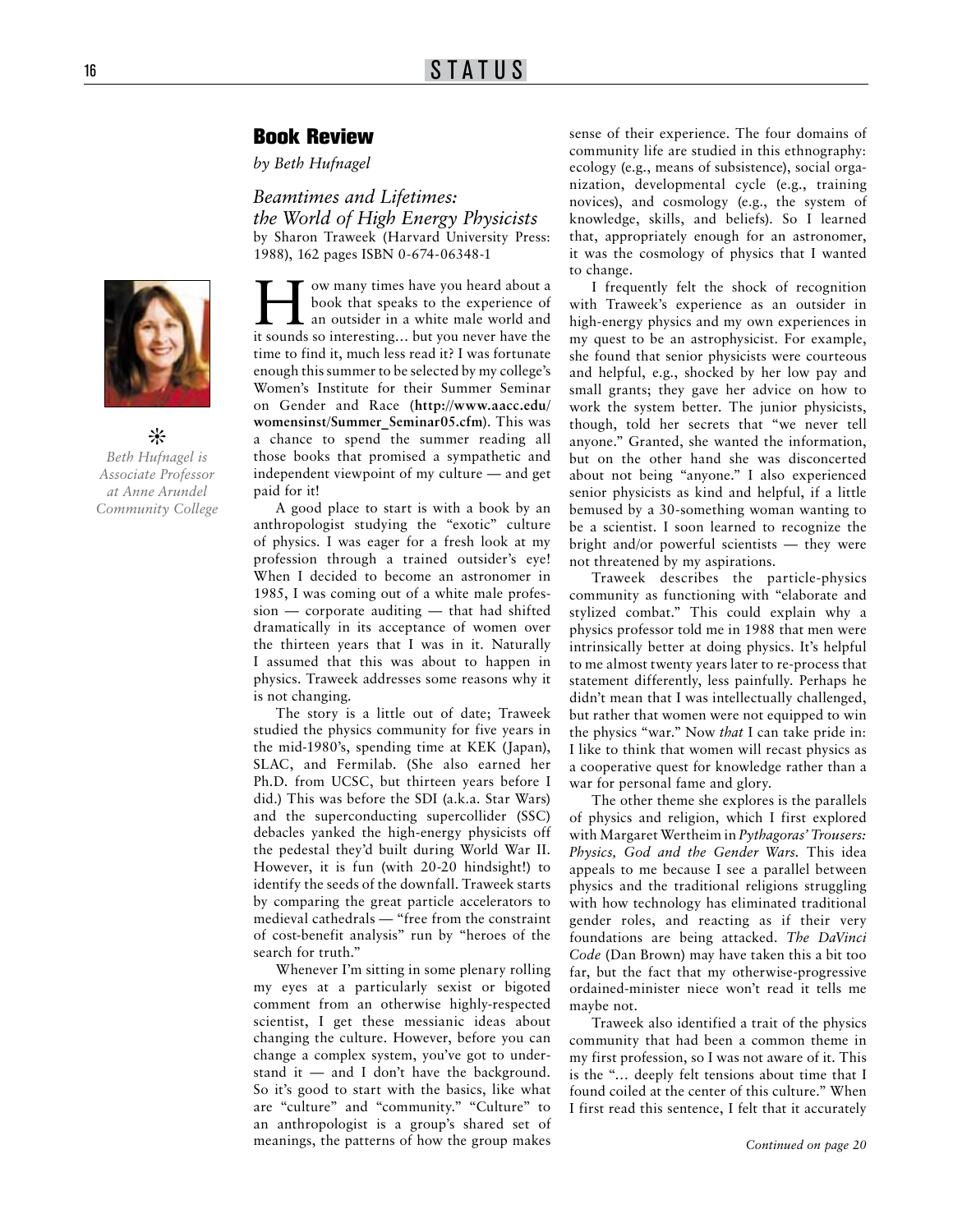# Apollo Fever

#### *By Fran Bagenal*

Thirty years after Apollo, Cocoa Beach still exudes the romantic lure of spaceflight. I marvel at the lush, almost-tropical greenery as I drive along the Beeline Highway from Orlando to the coast and get a thrill out of spotting the huge flight facilities on the skyline. The two times I have seen launches

were the small cozy Delta II launch of Deep Space 1 and the populous jamboree of a shuttle launch, for me the special occasion of seeing my colleague Ed Lu off on his first flight. This time my business, press briefings for the New Horizons launch still 90 days away, allows me some time to explore.

I imagine jogging along the beach like the 60s astronauts, gawking at the immensity of the Saturn V in the rocket museum and perhaps taking a tour of what's left of the Apollo facilities. You see, I have caught a bad dose of Apollo fever. I insist it has nothing to do with the nonsense talk of Exploration Vision to go back to the Moon, Mars and Beyond. I agree with the students in my classes who say "Been there, done that — why go again?" It seems to them that the Apollo astronauts picking up lunar rocks are as much "Dead White Men" as Galileo rolling balls down planks. No, in my case, I have to admit the nostalgia of being a teenager in Britain staying up until 4 in the morning to watch the Apollo 11 moon landing. Not that I've ever been one of those fanatics who remember all the names of the astronauts and what each of them did, nor



*Fran Bagenal standing next to a copy of Alan Shepherd's Freedom-7 capsule atop the Redstone rocket that made him the first American in space, albeit a sub-orbital flight, in April 1959. The two towers to the distant right are active Delta assembly buildings. Fran Bagenal is a co-investigator on the New Horizons mission to Pluto that is due to launch after January 11th, 2006.*

reveled in the acronyms and technospeak. As a teenager I was just curious as heck about what was there on the Moon.

My interest now is about the boldness of the policy, the drive to surmount enormous technical challenges and the human stories behind the characters involved, including the women who also wanted to fly in space.

It started by reading the (auto)biography of Mercury astronaut Scott Carpenter — as much to read about Boulder in the 50s as spaceflight. The book caught me deep in the battle between scientists and engineers for primacy of NASA. Ed Lu and I had a shouting match: "You scientists are all about 'me, me, me' and 'my precious science' when we all know NASA is all about

> human exploration without it there's no science. You scientists need to help out and get the human side back on track," insisted Ed. I ignored the easy quip that he is in fact a scientist himself. "Help out?!" I yelled back, "Your human exploration adventure will eat our science budget as an *amuse bouche* and then Congress will baulk at the cost of the appetizer to the Moon, let alone the main course of getting to Mars." Scott Carpenter pointed out that this battle goes back to the very beginning of space exploration. He vividly described taking scientific measurements of what he thought was atmospheric airglow on 3 orbits of his Mercury flight in May 1962. He thought the phenomenon was neat as well as having important engineering implications for future flights. But flight control kept telling him "Just fly the machine." I later read other Apollo astronauts make discrete understatements that "Carpenter had made a mistake". But reading about the incident had gotten me thinking about battles between scientists and engineers on missions such as Cassini where the decision to cut the scan platform had an enormous cost to science.

And the fact that no expense seems to be spared during building of spacecraft but science always seems to come up short when it comes to analyzing the data. We argue and fight but each side knows they need the other. Each is actually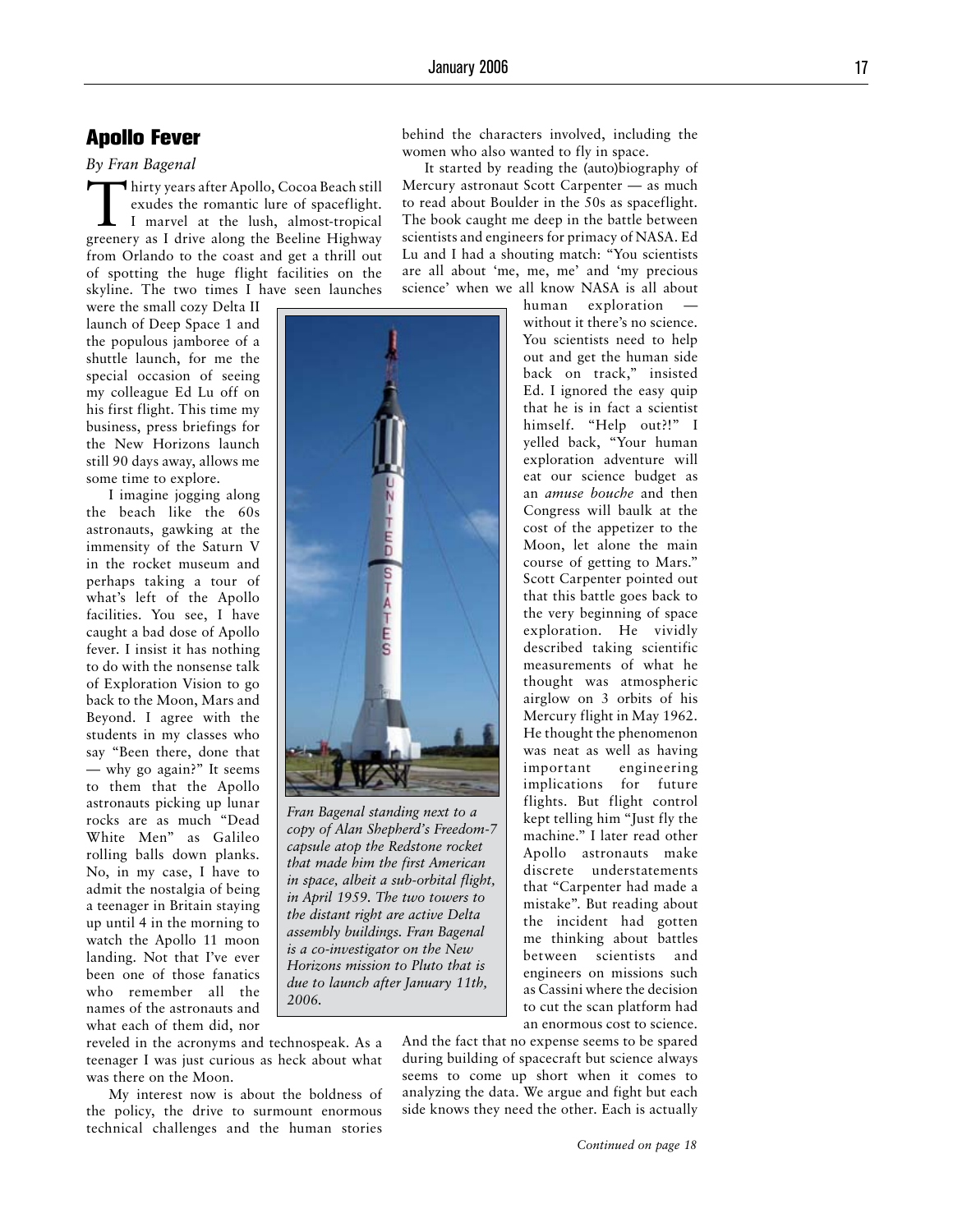#### *Apollo Fever continued from page 17*

in awe of the other. I thought of writing an article called "NASA engineers are from Mars, NASA scientists are from Venus." But somehow planning the next planetary mission got in the way.

To feed my Apollo fever, I browsed the biographies at the new National Aerospace Museum near Dulles airport. I came across a slim, rather different book. It had the obligatory rocket liftoff on the front but the fifties photos were not swaggering, grinning crew cuts but neatly coiffeured, smiling women. I had heard of a book about the Mercury 13 women but somehow it just seemed too depressing to read. The smiling women exuded such calm confidence that I just had to pick up the book. As I read I began to see why they were so confident. While they had no military or jet flight test experience like the men, these women had flown thousands of hours as pilots, often more hours than the selected male astronauts, in different types of planes and through all sorts of conditions. To them it seemed natural that their flight experience should qualify them for the new adventure of spaceflight.

To some of the doctors involved in testing the astronauts as part of the selection process, particularly Randolf Lovelace, it seemed obvious that women should become astronauts and he began to put a few of the top women pilots through the same rigorous tests that the men had experienced. These tests were grueling (graphically described in Tom Wolfe's *The Right Stuff* and apparently much worse than current

Musy

*STS-31 Mission Specialist Kathryn Sullivan, the first US woman to do an EVA.* 

astronaut tests) so that when they were told they had passed they were optimistic that they would become astronauts. But this was in the late 50s to early 60s, a time that has to be an alltime low for belittling any meaningful contributions of women, except childrearing, to society. For example, Colonel John Stapp, chief of the Wright-Patterson Aeromedical Laboratory claimed (without citing any evidence) that females were considerably less

equipped to withstand the emotional stresses that accompany spaceflight. Furthermore, he argued "Economically, the cost of putting a woman in space is prohibitive, strictly a luxury we cannot afford." Women, he said needed to be protected against exposure to dangerous work. "To expose women needlessly," he said," to the known as well as the incalculable dangers of pioneering space flight would be like employing women as riveters, truck drivers, steel workers, or coal miners." Of course, there are plenty who still think these things but at least they cannot say so in public without ridicule.

What rather surprised me in *The Mercury 13*  was the battle between two women pilots, Jerri Cobb and Jacqueline Cochran, for leadership of any women astronauts program. In the absence of any real hope of following their ambitions to fly in space, I can understand how they might be pitted against each other. The book provides a detailed, blow-by-blow account of their being defeated by the authorities of NASA, Congress and Vice President Johnson. As I read about the duplicitous actions of NASA Administrator James Webb, I wondered why we are naming the next space telescope after such a character. But *Mercury 13* falls short of putting the story of these early astronaut wannabes in proper political or sociological context.

For the political context of the space race, I recommend *Two Sides of the Moon* in which astronaut David Scott and cosmonaut Alexei Leonov (ably assisted by journalist Christine Toomey) describe their views from either side of the cold war race to the Moon as well as their subsequent meetings and activities as the cold war eventually thawed. And, of course, there's lots of the right stuff for an Apollo junkie — tales of daring-do, technical wizardry and jock-ular astronaut pranks.

For the sociological context of not just the Mercury 13 women but also the women who were chosen to fly in space, I was enthralled by *Almost Heaven*. Bettyann Kevles has produced delightful book that describes how the changing of women's role in society opened up possibilities for women to go into space. I suppose I had thought that the active roles of women in the Soviet regime produced many women cosmonauts. But the first woman space, Valentina Terashkova (June 1963), was primarily a huge publicity stunt, a show of one-up-manship (literally) for the Soviet very-largely male space technocrats. The Soviet engineers and fellow cosmonauts were just as disparaging against women going into space as their American equivalents. The second woman cosmonaut, Svetlana Savitskaia, did not fly until 1986, three years after Sally Ride flew as a mission specialist on the Shuttle.

Kevles describes how films like *Barbarella* and TV series like *Star Trek* began to give society a view, albeit still fictional, of the possibility of women in space. But NASA resisted. Chris Kraft, the "cool guy" Apollo mission controller, is quoted as saying that in the seventies "the subject of including women never came up until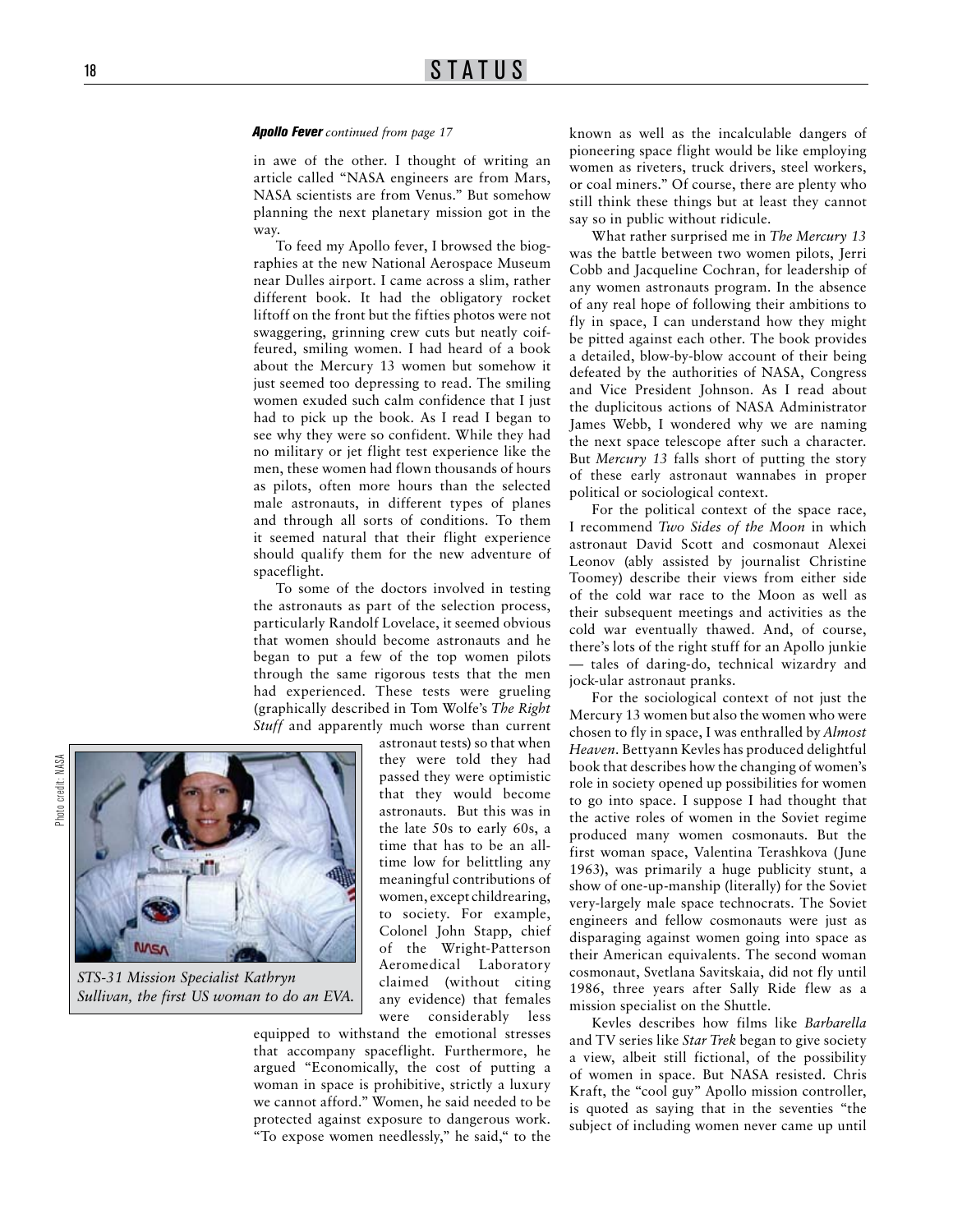it was raised by outsiders" — where he obviously meant outsiders to be those who were not part of his exclusive white male techno-elite. Kevles points out the ways that the changing world outside NASA meant that women began training as airforce test pilots in 1974, six women joining the class of 1978 astronaut corps as mission specialists and eventually test pilot Eileen Collins flying in 1990 as Shuttle pilot and then in 1999 as commander.

Sociologically, the post-Apollo eras of Soyez, Mir, Shuttle and ISS are much richer than Apollo (the "right stuff" gets a bit predictable). Kevles points out the cultural differences between the treatment of women in the Soviet-later-Russian space program vs. in the US that not only kept women from flying but also led to major misunderstandings when the two space-faring nations began to work together. It seemed that Russian cosmonauts were more prepared to accept aggressive/competent American women but continued to insist that Russian women — even doctors and engineers — remain "feminine" as well as do all the household chores. I could only shake my head when reading that on arriving at Mir, Savitskaia was handed an apron, a symbol of her subservient, female status. That was 1986 — just 20 years ago. When Helen Jarman was picked to be the first Briton to go into space in 1990, her cosmonaut host on Mir, Anatoli Artsebarsky declared "It is not a woman's business to fly into space. More work can be done by a man." And Alexei Leonov, by then cosmonaut director, gave her a pink chiffon jumpsuit to wear on board. While American astronauts and NASA officials quickly learned to be "politically correct" Kevles chronicles incidents where male astronauts resented that women were not only being selected but getting lots of limelight. Unfortunately, she gets onto rather wobbly ground in discussing females styles of leadership, comparing male pilots with Eileen Collins, Pamela Melroy and Susan Kilrain. It is an interesting topic to discuss but needs much deeper analysis.

My biggest beef with space exploration literature is where's the science? It's all about getting selected, training and then flying the machine. Or staring in awe at the Earth. In Andrew Chaikin's 650-page tome *A Man on the Moon*, there is scant mention of the hundreds of lunar science experiments, even though the astronauts themselves

got pretty wrapped up in the science. Tom Hanks' delightful 3-D IMAX movie *Magnificent Desolation* has all sorts of fabulous visual effects and provides the basic story — all to inspire young people to go to the Moon — but makes no mention of science. OK, so the Moon is just a big dead rock compared with Europa, Titan or giant Saturn and its complex ring system. But wasn't the ISS justified in terms of the science that would be done there? There's often mention of biomedical experiments, growing seeds and lighting matches in zero-g, but I feel insulted as a taxpayer that so

little is explained about what we have learned from all the hoopla about humans in space. I admit it's still cool and when New Horizons blasts off to Pluto in January 2006 I will again wander around Cape Canaveral, marvel at the massive machinery and admire those brave, clever, skillful astronauts, (as of February 2003, 160 men and 36 women) who happily ride up into the sky. ❖

#### For further reading on human spaceflight:

*For Spacious Skies: The Uncommon Journey of a Mercury Astronaut*, Scott Carpenter and Stoever, Harcourt Books, 2002.

*The Mercury 13*, Martha Ackmann, Random House, 2004.

*The Right Stuff*, Tom Wolfe, Bantum Books, 1979.

*Two Sides of the Moon*, David Scott and Alexei Leonov, Simon & Schuster, 2004.

*Almost Heaven*, Bettyann Holtzmann Kevles, Basic Books, 2003.

*A Man on the Moon*, Andrew Chaikin, Penguin Books, 1994.

*Women of New Horizons (Leslie Young, Yanping Guo, Cathy Olkin, Jeanette Thorn, Debi Rose, Ann Harch, Heather Elliott, Fran Bagenal) in* 

*front of the Atlas V rocket being assembled for the January launch of the mission to Pluto.* 



Photo credit: NASA/KSCPhoto credit: NASA/KSD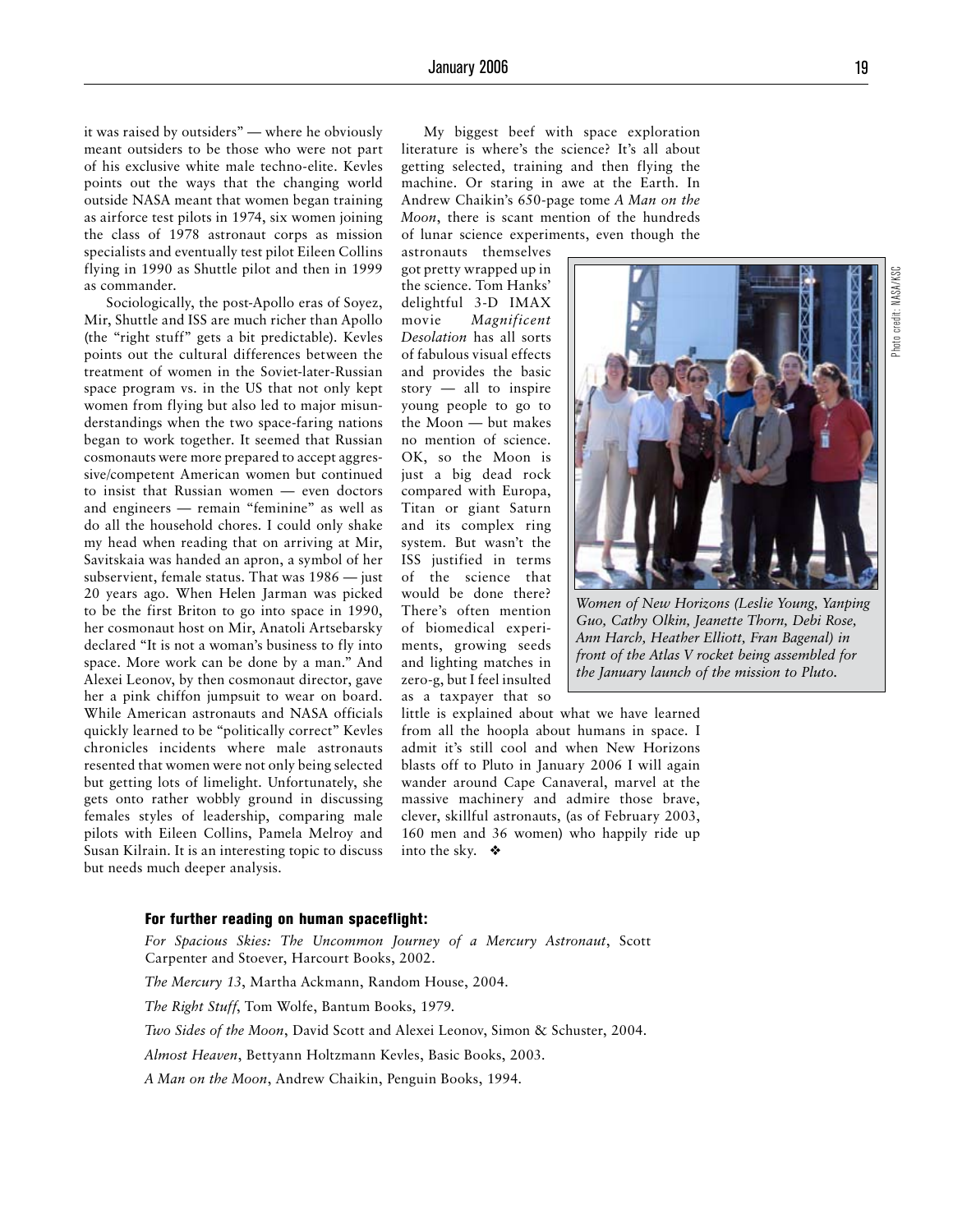# Feedback

*Response to Fran Bagenal's article on the physics GRE exam in the January 2005 issue of STATUS* 

For many years, we had a summer class on how to teach physics for incoming grad students. When the person who originated it retired, our Vice Chair took it over and made me his assistant because I had experience with working with students in that class while teaching special summer courses for minority students.

Eventually I took it over myself, and introduced the Force Concept Inventory at the beginning to familiarize the grad students with the student misconceptions they would be encountering. We began to notice that the grad students who did poorly on the FCI tended to be those who left with a terminal masters. Our Vice Chair at the time did not want me to mention that to anyone, because he thought it would reflect poorly on the department. However, when talking to David Hestenes who designed the FCI with Ibrahim Halloun, I discovered that he had similar data.

One thing to note: our grad students complained about taking this test, because they saw it as putting them down, rather than as an indication of where they needed to work. Two years ago our summer course was replaced by a seminar during the school year, since most of our grad students now come in with fellowships and do not teach in the first year. We are finding that they need to hear more about student *STATUS* welcomes readers' responses to our articles. We encourage readers to include their name but will consider requests to remain anonymous, and we reserve the right to edit all material submitted.

misconceptions. Moreover, in the previous few years, our grad students were getting scores way above the minimum to indicate they were Newtonian thinkers, indicating our department found a way to admit better-prepared students. Our most recent results are extraordinarily encouraging.

In one year, I found three students admitted from a smaller school had done poorly on the FCI, and did not do well at all in graduate school. But I am aware of at least one more recent student from that school who did very well in graduate school. It is dangerous to generalize. But you have opened up a Pandora's box with your article, and many department chairs probably will not want to see the "gifts" therein. And the legend tells us that the one thing remaining inside the box was hope….

#### **Reference:**

"Force Concept Inventory," David Hestenes, Malcolm Wells, and Gregg Swackhamer, *The Physics Teacher*, Vol. 30, March 1992, 141-158 **http://modeling.la.asu.edu/R&E/FCI.PDF**

> *from Edward Adelson* Academic Program Specialist The Ohio State University ❖

#### *Beamtimes and Lifetimes continued from page 16*

described how I feel about time; never enough, never spent effectively or efficiently enough, things always take too long, why do all those co-workers just want to chat? I must get certain tasks done today! I have a wonderful family, interesting students and pleasant colleagues — why do I resent taking the time to enjoy them? As a colleague at Michigan State commented as we drove by people lolling on their porches on a Saturday afternoon "Don't those people have data to reduce?" Well, no, they don't. Traweek perceives this "terror of losing time" as deliberately cultivated by the culture as a driving force. What a relief — I'm not dysfunctional, merely over-indoctrinated!

I enjoyed Traweek's tour of SLAC and KEK, partly because I've spent time at Argonne and Livermore and the descriptions, like the female "pinups," brought back old memories. It's not surprising that she's good at giving tours of

particle accelerator facilities, as this job was her introduction to this world. I again empathized with some of her experiences: it seems hard for men to understand how insulting it is to a woman when outsiders assume on sight that she can't possibly be a source of information, but she captures it here beautifully. She also noted the conformity in dress — "a distinct lack of fashion, quality or fit" — required by the physics culture, although she seemed to miss that the physicists insist that there are no such rules, yet haze those who dare to wear a skirt or makeup. And of course, it's interesting to learn basic information, like the SLAC accelerator is a 4-inch diameter copper pipe.

*Beamtimes and Lifetimes* explores some themes I've read about before (like physics as religion), but also gave me some fresh insights into differentiating between my cultural indoctrination and myself. Not bad for a 15-year-old book! ❖

*Send your Feedback to bagenal@colorado.edu*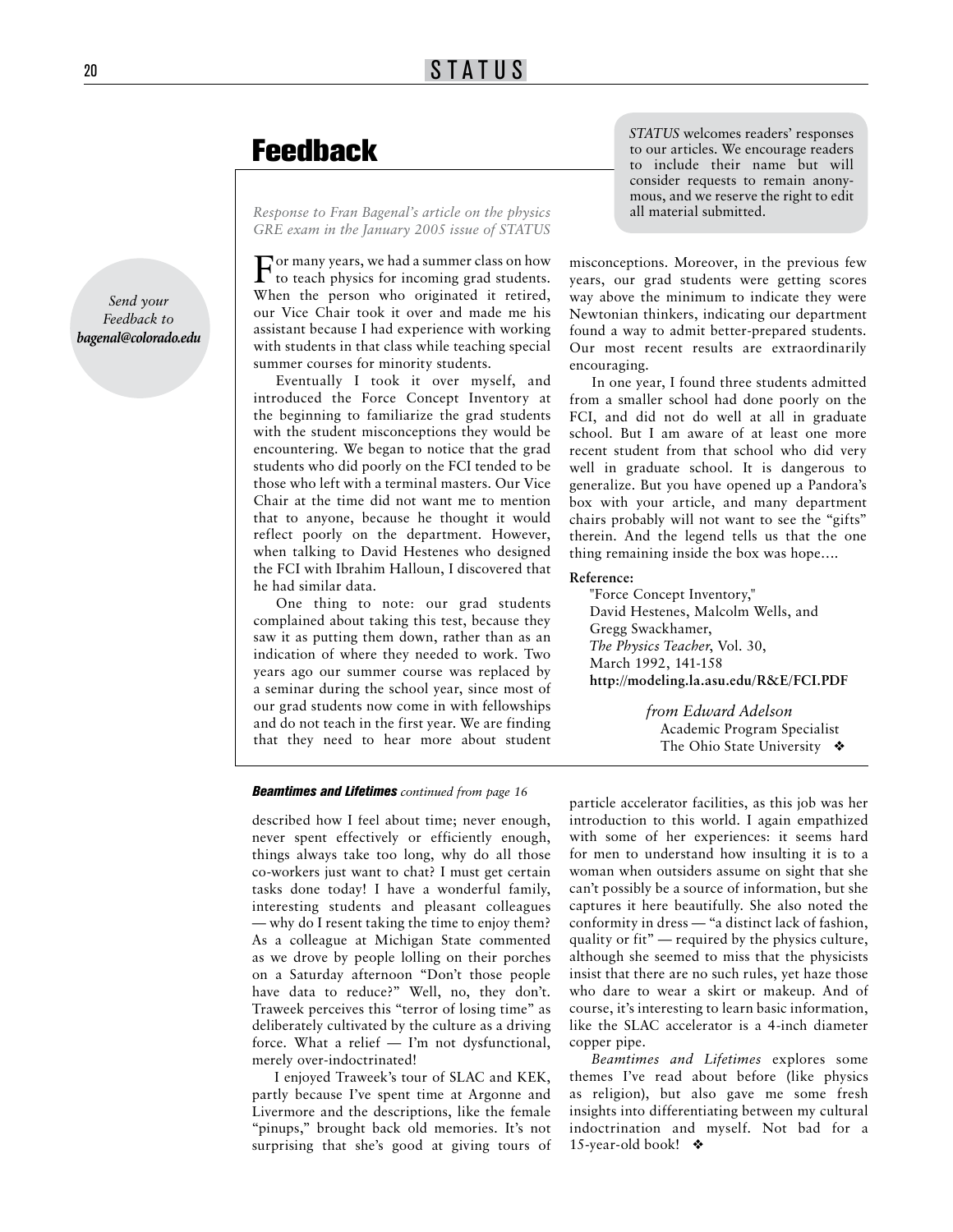

### From Inside the Beltway

The RAND Corporation has published a report that assessed gender differences in the distribution of external Federal research and development funding, released on September 14, 2005. After looking at grants funded from 2001-2003, RAND reports "no differences in the amount of funding requested or awarded" with respect to gender by the National Science Foundation or the US Department of Agriculture. Turning to the National Institutes of Health, RAND reports that women receive only 83% of what men receive in NIH grants, after eliminating very large awards and controlling for age, academic degree, institution, grant type, institute, and year. The RAND study was not able to conduct similar studies of the Departments of Defense and Energy claiming that too little information about the grants was kept by those departments. Senator Wyden, a strong supporter of enforcing Title IX, notes "I don't see how Federal agencies can possibly be in compliance with Title IX if they don't even track the gender of their grant applicants, and Congress certainly can't oversee compliance without this basic information. It's time to make certain that these appropriated taxpayer dollars are being distributed in accordance with Federal law, in a way that gives a basic fair shake to every applicant." The 6-page report "Gender Differences in Major Federal External Grant Programs" is available for free at **http:// www.rand.org/pubs/technical\_reports/2005/ RAND\_TR307.sum.pdf.**

The Government Accountability Office published a report in February 2005 on Equal Employment Opportunity of contract workers at six Department of Energy laboratories (**http:// www.gao.gov/new.items/d05190.pdf**). While the report shows some relatively minor gender differences in hiring, pay and promotion, it is perhaps most useful to *STATUS* readers for comparison with their home institutions. In reading between the lines of these legalistic documents one has to hope that while the words themselves seem inconsequential, the very process of gathering and evaluating statistics is a useful exercise for these institutions.

The National Research Council is conducting a congressionally-mandated study on Gender Differences in Careers of Science, Engineering, and Mathematics Faculty. The committee is chaired by MIT astronomer Claude Canizares who has promised an interview with *STATUS*  on the release of its report next spring. Progress of this committee can be tracked at **http://www7.nationalacademies.org/cwse/ Gender\_differences.html**.

# Career Break Scholarship and Early Career Fellowship

NASA's new Early Career Fellowship for planetary science is open to all planetary science researchers with less than seven years post-Ph.D. work experience. The NASA Research Announcement specifically encourages researchers who have been inactive from the field for a period of time (for example, for child-rearing) and wish to reenter solar system research to apply for this Fellowship as a type of reentry vehicle.

Program Manager Susan Niebur notes "The program is in its first year, but already we have seen interest in the program from researchers just getting established in the field. We hope to see increased interest from women and men returning to the field after taking time off to care for children, parents, or spouses in the future. There is no additional requirement to 'justify' one's time off, as we believe returning to the field can be difficult enough."

NASA is interested in hearing about the reentry of planetary scientists and the professional difficulties they face. Members of the AAS' Division of Planetary Science and other planetary scientists are welcome to contact Dr. Susan Niebur at **susan.m.niebur@nasa.gov** with their stories. Susan says, "we can make it possible for all of our community members to contribute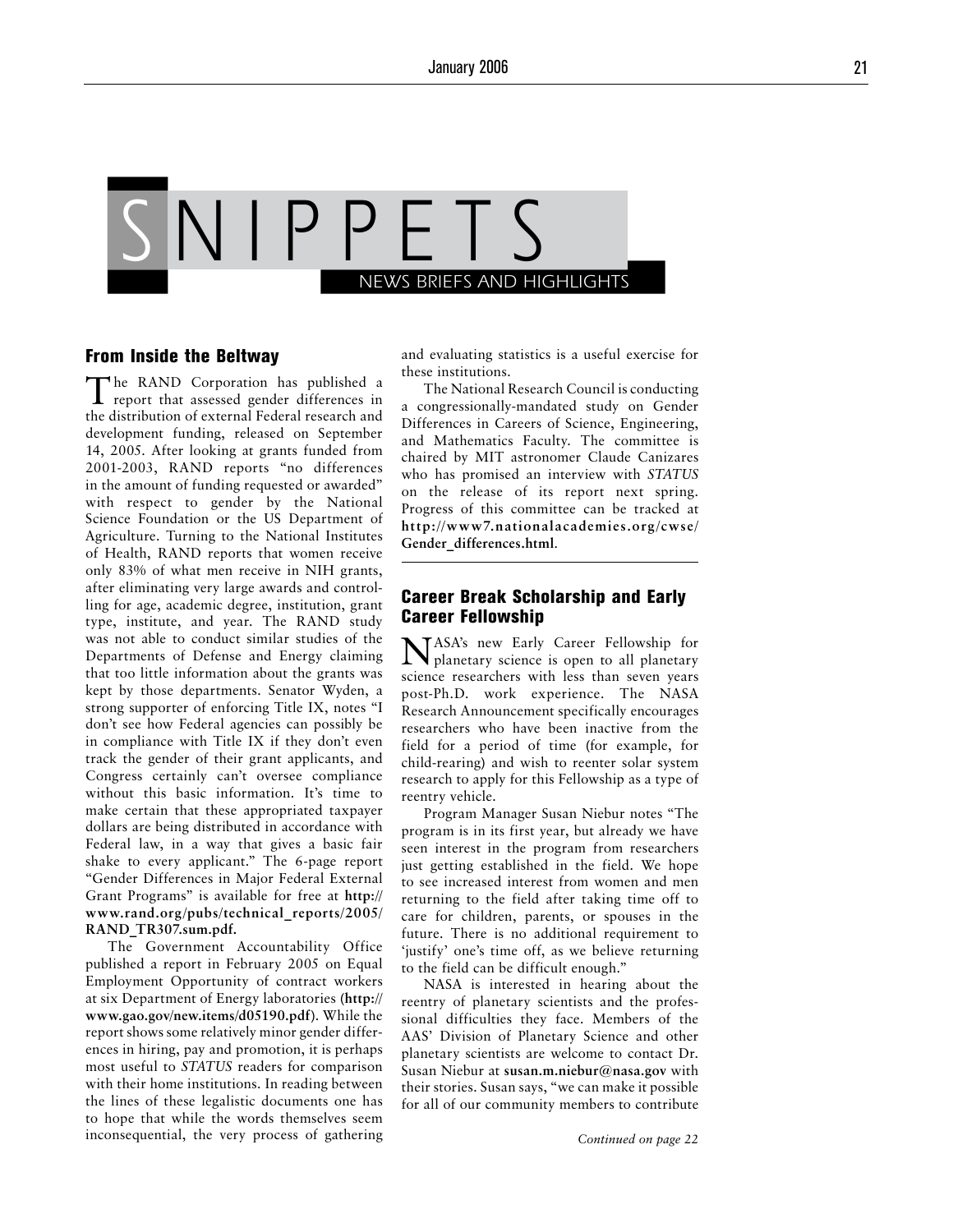to the exploration and understanding of our universe."

The American Physical Society has a new, \$45,000 scholarship, the Blewett Scholarship, to aid women scientists returning to research after raising a family. In September the award was made to Rebecca Forrest of the University of Houston (**http://www.aps.org/media/ pressreleases/090205.cfm**).

Elizabeth Freeland pointed out in a recent *AASwomen* enews that she has gathered about career breaks and put together a website — **home.earthlink.net/~papagena/ CareerBreaks.html** — where she has gathered information about career breaks in science: general info, grant information, people who have done what and so on.

# The Woman Physicist's Guide to Speaking

An article by Heidi Newberg (Rensselaer Polytechnic Institute) called "The Woman Physicist's Guide to Speaking," was published in the February 2005 issue of *Physics Today*, published by the American Institute of Physics. The original article can be found at **http:// www.rpi.edu/~newbeh/WIPcommText.htm**

## AAS Awards

Help ensure that our best women astrono-mers are getting their just desserts nominate someone for an AAS prize. The AAS Prize Nominations are due by 1 October of each year. Now is the time to start campaigning for someone you feel deserves recognition. AAS prizes include the Russell Lectureship, Pierce Prize, Warner Prize, Tinsley Prize, Weber Award, Heineman Prize, Van Biesbroeck

**Snippets** *continued from page 21* Prize, Education Prize, and Cannon Award. If you know of a worthy candidate, please consider nominating her or him. More information on the prizes can be found at **http://www.aas.org/ grants/awards.html**. All nominations should be sent to the Secretary of the AAS. Forms are available in the Members Only section of the AAS website (**http://www.aas.org**).

## Teens Battle Abercrombie with a "GirlCott"

 $\mathbf{W}$ ith so much news related to women in science since "Summers January" it is interesting to monitor the activity online with Google Alerts which will email you every day with a list of links to items posted that day with certain key words — such as "women in science". One of the more heartening items was an article from the St. Petersburg Times by Susan Aschoff (Monday, November 14, 2005) which starts "A group of 13- to 16-year-old girls have something they want to get off their chests: Abercrombie & Fitch T-shirts emblazoned with slogans they say degrade the girls that wear them. They want young women across the United States to 'girlcott' the popular clothing chain until it stops selling the attitude Ts. 'Who needs brains when you have these?' reads one." OK, interesting, but what's this got to do with women in science, I was wondering, as I ploughed through more dumb stuff about teenage fashion. At the bottom was the explanation that "The Allegheny County Girls as Grantmakers — a group of 23 teenagers from different ethnic groups, neighborhoods and schools in the county — are behind the call for a girlcott. The organization is newly formed and is sponsored by several nonprofit women's organizations. It plans to award \$10,000 in grants this year to youth projects on women in politics; women in science and technology." You go girls!

*Send your "Notes" to bagenal@colorado.edu*

# Notes From a Life

*Contributions from our readers*

N OTES FROM A LIFE, first printed<br>in the June 1999 issue of STATUS,<br>the quotidian life of a woman in science. We in the June 1999 issue of STATUS, are anonymous vignettes describing the quotidian life of a woman in science. We continue to welcome submissions of "Notes" for publication in future issues of STATUS. ❖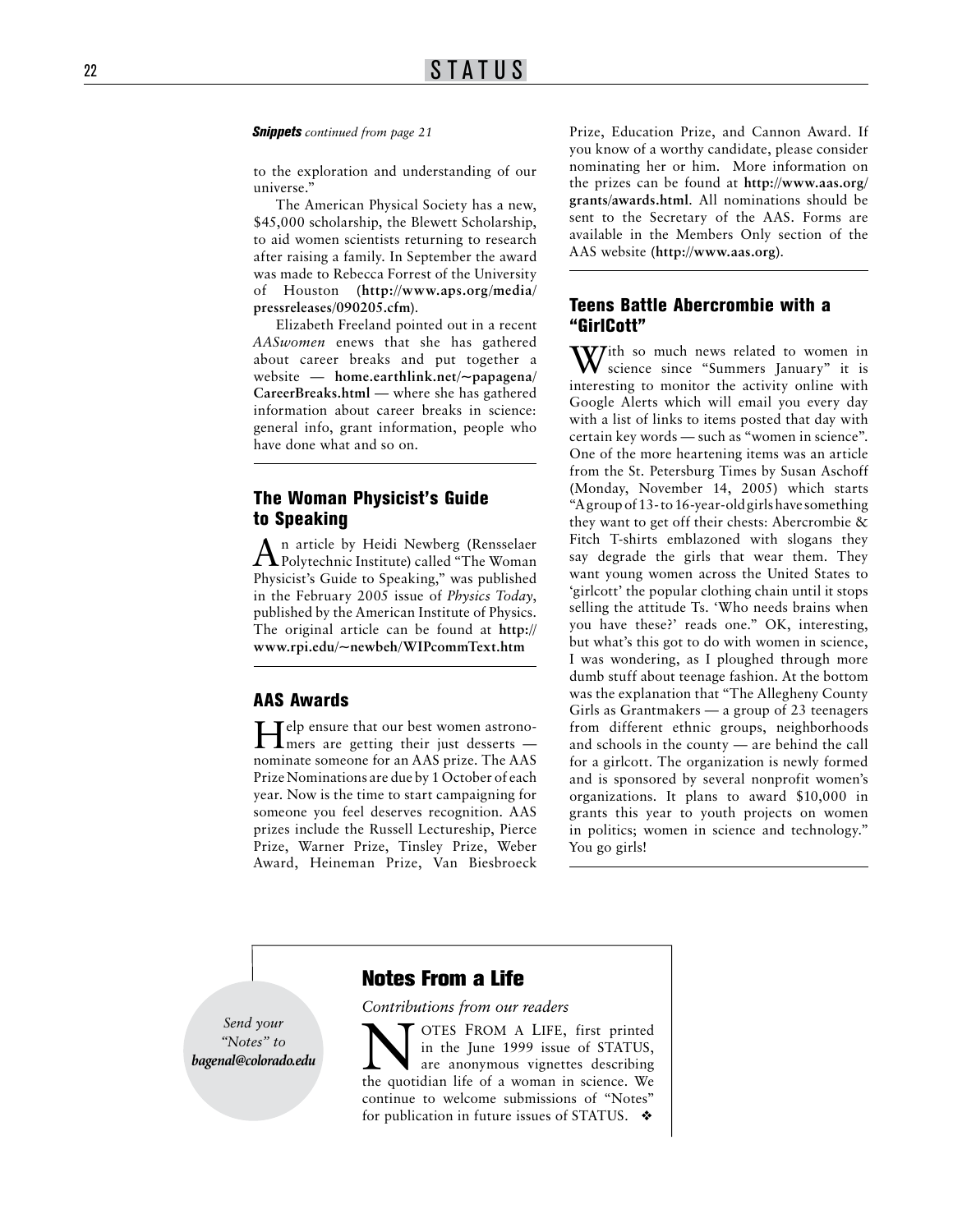# Xena and Gabrielle

The July 2005 announcement of the discovery of an object (IAU temporary label 2003 UB 313) that is likely bigger than Pluto by Mike Brown (Caltech), Chad Trujillo (Gemini Observatory), and David Rabinowitz (Yale University) has produced all sorts of public discussions about whether it is a 10th planet, re-ignited debates about whether Pluto is a planet, as well as provoked real scientific discussions of about the Kuiper Belt and solar system formation and evolution.

*STATUS* Editor Fran Bagenal was delighted by the choice of Xena as a code name, particularly when it turned out to have a moon that could be Gabrielle. She approved that Mike seemed to be living up to promises of being a "new dad" by taking paternity seriously in terms of inspiring his newly-born daughter Lilah (as well as doing his share of childcare **http://www.gps.caltech.edu/ ~mbrown/lilah/sleep/Sleep\_Data.html**). Not only have the Xena & Gabrielle names fueled lots of newsprint ("all news is good news") but they also show astronomers can have some contact with the "real world" (albeit somewhat dated). And, just perhaps, some young women feel a little more involved. Below is an interview with Mike on his unusual choice of code name for 2003 UB 313.

#### **STATUS**: OK — so why Xena?

**Mike Brown:** We always come up with code names for these things so we can keep mental track of them before they get real names. We had decided on code name Xena a long time ago for the first object we found bigger than Pluto. We chose it since it started with an X (planet "X"), it sounds mythological (OK, so it's TV mythology, but Pluto is named after a cartoon, right?), and (this part is actually true) we've been



*Mike Brown with STATUS editor Fran Bagenal holding the Nicole Hollander cartoon about another large KBO called Sedna (see STATUS Jan. 2005). Photo from Bagenal collection.*

working to get more female deities out there (i.e. Sedna). Also at the time we chose the name Xena the TV show was still on TV, which shows you how long we've been searching!

I always joked that the reason that we were going to use "Xena" was so that I could meet Lucy Lawless. I didn't actually get to meet her, but she did call to congratulate us. I don't think we'd get



*Xena (left, Lucy Lawless) with "sidekick" Gabrielle (right, Renee O'Connor) Still image from* Xena: Warrior Princess *reproduced with permission of Universal Studios.*

that sort of kind response from some real Greek god, so I think we did good.

*STATUS***:** Did you intend to mock the IAU/ Astronomy Establishment? TV super-heroines? Both?

**Brown:** We only intend to mock ourselves. We never actually thought the name Xena would escape our own confines. But since the IAU is taking so long to decide the status (and thus possible name) of this thing the Xena name has taken on a life of its own.

*STATUS*: Did you have an expectation that Xena had a moon so you had Gabrielle all lined up? Or are you just a lucky guy?

**Brown:** We had no idea that the moon was there, but we knew all along that if there WAS a moon there was pretty much no other choice for the code name to the moon.

*STATUS***:** Any words of wisdom for young women who want to become TV super-heroines or astronomers?

**Brown:** Work hard, but don't take yourself too seriously. ❖



*Artist's concept of the view from Xena, looking back towards the distant sun.* 

For information about object 2003 UB313 see:

Mike Brown's Website **http://www.gps.caltech.edu/~mbrown/planetlila/**

"Scientist at Work/Michael Brown; 10 Planets? Why Not 11?" Kenneth Chang; *New York Times*, August 23, 2005.